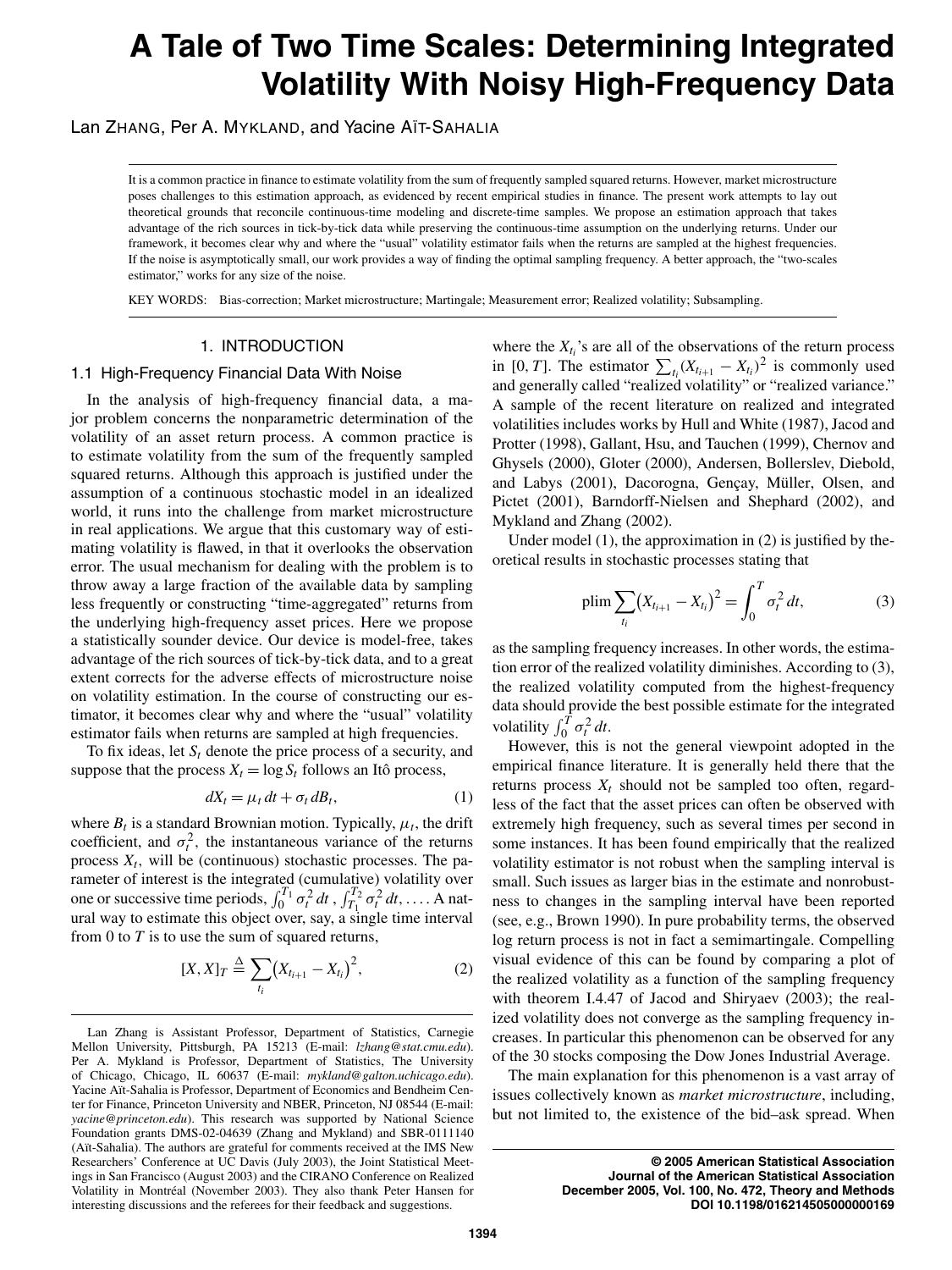prices are sampled at finer intervals, microstructure issues become more pronounced. The empirical finance literature then suggests that the bias induced by market microstructure effects makes the most finely sampled data unusable, and many authors prefer to sample over longer time horizons to obtain more reasonable estimates. The sampling length of the typical choices in the literature is ad hoc and usually ranges from 5 to 30 minutes for exchange rate data, for instance. If the original data are sampled once every second, say, then retaining an observation every 5 minutes amounts to discarding 299 out of every 300 data points.

This approach to handling the data poses a conundrum from the statistical standpoint. It is difficult to accept that throwing away data, especially in such quantities, can be an optimal solution. We argue here that sampling over longer horizons merely reduces the impact of microstructure, rather than quantifying and correcting its effect for volatility estimation. Ultimately, we seek a solution that makes use of all of the data, yet results in an unbiased and consistent estimator of the integrated volatility. Our contention is that the contamination due to market microstructure is, to first order, the same as what statisticians usually call "observation error." In other words, the transaction will be seen as an observation device for the underlying price process. We incorporate the observation error into the estimating procedure for integrated volatility. That is, we suppose that the return process as observed at the sampling times is of the form

$$
Y_{t_i} = X_{t_i} + \epsilon_{t_i}.\tag{4}
$$

Here  $X_t$  is a latent true, or efficient, return process that follows (4). The  $\epsilon'_t$  s are independent noise around the true return.

In the process of constructing our final estimator for the integrated volatility, which we call the "first best" approach, we are led to develop and analyze a number of intermediary estimators, starting with a "fifth-best" approach that computes realized volatility using all of the data available. This fifth-best approach has some clearly undesirable properties. In fact, we show in Section 2.2 that ignoring microstructure noise would have a devastating effect on the use of the realized volatility. Instead of  $(2)$ , one gets

$$
\sum_{t_i, t_{i+1} \in [0, T]} \left( Y_{t_{i+1}} - Y_{t_i} \right)^2 = 2nE\epsilon^2 + O_p(n^{1/2}), \tag{5}
$$

where *n* is the number of sampling intervals over [0,  $T$ ]. Thus the realized volatility estimates not the true integrated volatility, but rather the variance of the contamination noise. In fact, we show that the true integrated volatility, which is  $O_p(1)$ , is even dwarfed by the magnitude of the asymptotically Gaussian  $O_n(n^{1/2})$  term. This section also discusses why it is natural to want the quadratic variation of the latent process  $X$ , as opposed to trying to construct, say, prices with the help of some form of quadratic variation for Y.

Faced with such dire consequences, the usual empirical practice where one does not use all of the data is likely to produce an improvement. We show that this is indeed the case by analyzing the estimation approach where one selects an arbitrary sparse sampling frequency (such as one every 5 minutes, for instance). We call this the "fourth-best" approach. A natural

question to ask, then, is how that sparse sampling frequency should be determined. We show how to determine it optimally by minimizing the mean squared error (MSE) of the sparse realized volatility estimator, yielding what we term the "third-best" estimator. Similar results to our third-best approach have been discussed independently (when  $\sigma_t$  is conditionally nonrandom) by Bandi and Russell (2003) in a paper presented at the 2003 CIRANO conference.

The third-best answer may be to sample, say, every 6 minutes and 15 seconds instead of an arbitrary 5 minutes. Thus, even if one determines the sampling frequency optimally, it remains the case that one is not using a large fraction of the available data. Driven by one of statistics' first principles—"thou shall not throw data away"—we go further by proposing two estimators that make use of the full data. Our next estimator, the "second-best," involves sampling sparsely over subgrids of observations. For example, one could subsample every 5 minutes, starting with the first observation, then starting with the second, and so on. We then average the results obtained across those subgrids. We show that subsampling and averaging result in a substantial decrease in the bias of the estimator.

Finally, we show how to bias-correct this estimator, resulting in a centered estimator for the integrated volatility despite the presence of market microstructure noise. Our final estimator, the "first-best" estimator, effectively combines the secondbest estimator (an average of realized volatilities estimated over subgrids on a slow time scale of, say, 5 minutes each) with the fifth-best estimator (realized volatility estimated using all of the data) providing the bias-correction device. This combination of slow and fast time scales gives our article its title.

Models akin to (4) have been studied in the constant  $\sigma$ case by Zhou (1996), who proposed a bias-correcting approach based on autocovariances. The behavior of this estimator has been studied by Zumbach, Corsi, and Trapletti (2002). Other contributions in this direction have been made by Hansen and Lunde (2004a,b), who considered time-varying  $\sigma$  in the conditionally nonrandom case, and by Oomen (2004). Efficient likelihood estimation of  $\sigma$  has been considered by Aït-Sahalia, Mykland, and Zhang (2005).

The article is organized as follows. Section 1.2 provides a summary of the five estimators. The main theory for these estimators, including asymptotic distributions, is developed successively in Sections 2–4 for the case of one time period  $[0, T]$ . The multiperiod problem is treated in Section 5. Section 6 discusses how to estimate the asymptotic variance for equidistant sampling. Section 7 presents the results of Monte Carlo simulations for all five estimators. Section 8 concludes and provides a discussion for the case where the process contains jumps. The Appendix provides proofs.

#### 1.2 The Five Estimators: A User's Guide

Here we provide a preview of our results in Sections 2–4. To describe the results, we proceed through five estimators, from the worst to the (so far) best candidate. In this section, all limit results and optimal choices are stated in the equidistantly sampled case; the more general results are given in the subsequent sections.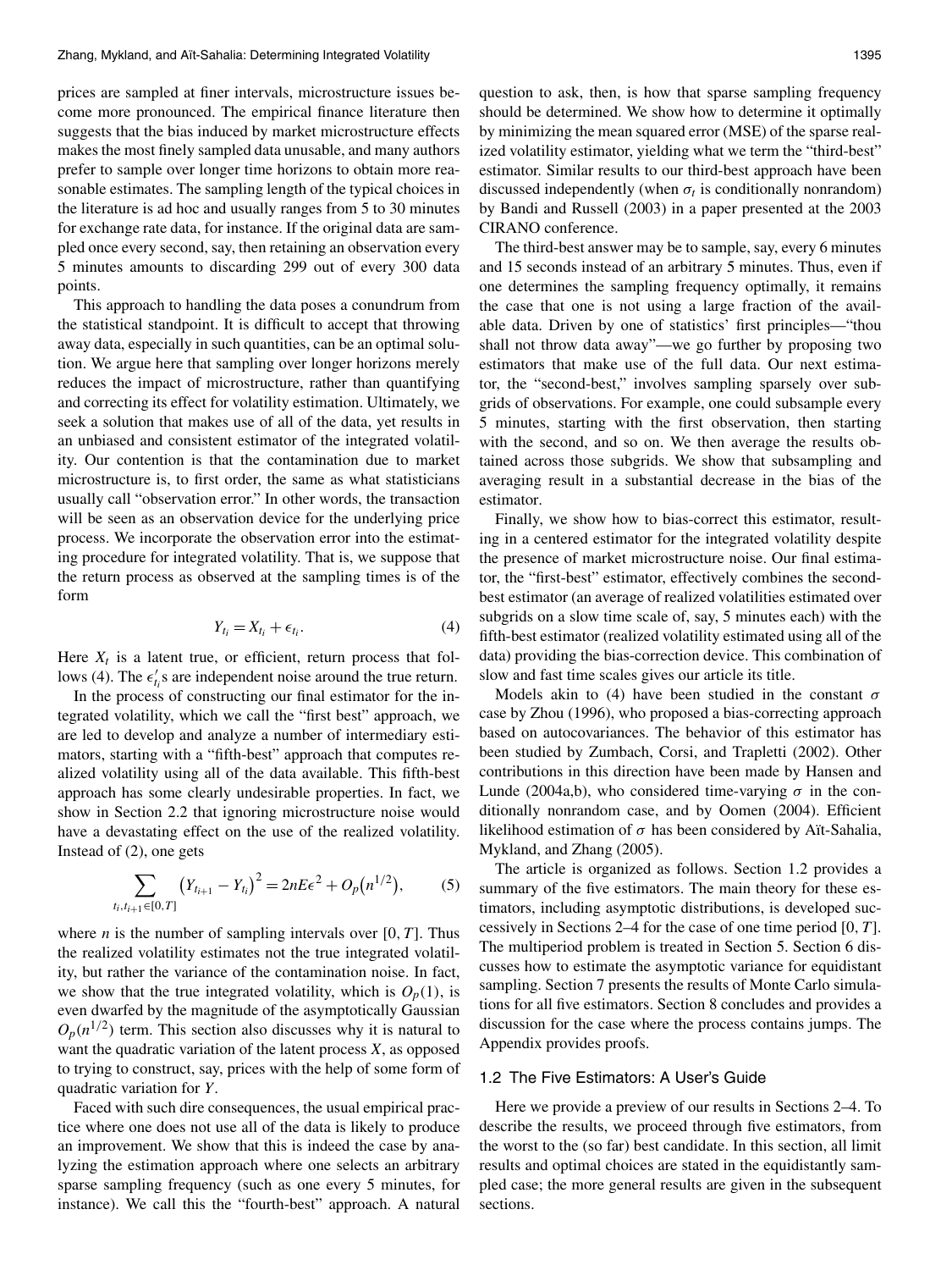1.2.1 The Fifth-Best Approach: Completely Ignoring the *Noise*. The naïve estimator of quadratic variation is  $[Y, Y]_T^{(all)}$ which is the realized volatility based on the entire sample. We show in Section 2 that (5) holds. We therefore conclude that realized volatility  $[Y, Y]_T^{(all)}$  is not a reliable estimator for the true variation  $\langle X, X \rangle_T$  of the returns. For large *n*, the realized volatility diverges to infinity linearly in *n*. Scaled by  $(2n)^{-1}$ , it estimates consistently the variance of microstructure noise,  $E\epsilon^2$ , rather than the object of interest  $\langle X, X \rangle_T$ . Said differently, market microstructure noise totally swamps the variance of the price signal at the level of the realized volatility. Our simulations in Section 7 also document this effect.

1.2.2 The Fourth-Best Approach: Sampling Sparsely at Some Lower Frequency. Of course, completely ignoring the noise and sampling as prescribed by [Y,  $Y_T^{(all)}$  is not what empirical researchers do in practice. Much, if not all, of the existing literature seems to have settled on sampling sparsely, that is, constructing lower-frequency returns from the available data. For example, using essentially the same exchange rate series, these somewhat ad hoc choices range from 5-minute intervals to as long as 30 minutes. That is, the literature typically uses the estimator  $[Y, Y]_T^{(sparse)}$  described in Section 2.3. This involves taking a subsample of  $n_{\text{sparse}}$  observations. For example, with  $T = 1$  day, or 6.5 hours of open trading for stocks, and we start with data sampled on average every  $\overline{\Delta t} = 1$  second, then, for the full dataset,  $n = T/\Delta t = 23,400$ ; but once we sample sparsely every 5 minutes, then we sample every 300th observation, and  $n_{\text{sparse}} = 78.$ 

The distribution of  $[Y, Y]_{T}^{(sparse)}$  is described by Lemma 1 and Proposition 1, both in Section 2.3. To first approximation,

 $(\text{space})$ 

$$
Y, Y|_{T}^{S, \text{max}} = \frac{\mathcal{L}}{\mathcal{L}} \langle X, X \rangle_{T} + \underbrace{2n_{\text{sparse}} E \epsilon^{2}}_{\text{bias due to noise}} + \underbrace{\left[4n_{\text{sparse}} E \epsilon^{4}}_{\text{due to noise}} + \underbrace{\frac{2T}{n_{\text{sparse}}} \int_{0}^{T} \sigma_{t}^{4} dt}_{\text{due to discretization}}\right]^{1/2} Z_{\text{total}}. \tag{6}
$$

Here  $Z_{total}$  is a standard normal random variable. The symbol " $\approx$  " means that when multiplied by a suitable factor, the convergence is in law. For precise statements, consult Sections  $2-4$ .

1.2.3 The Third-Best Approach: Sampling Sparsely at an *Optimally Determined Frequency.* Our results in Section 2.3 show how, if one insists on sampling sparsely, it is possible to determine an optimal sampling frequency instead of selecting the frequency in a somewhat ad hoc manner as in the fourth-best approach. In effect, this is similar to the fourth-best approach, except that the arbitrary  $n_{\text{sparse}}$  is replaced by an optimally determined  $n_{\text{sparse}}^*$ . Section 2.3 shows how to minimize over  $n_{\text{sparse}}$ the MSE and calculate it; for equidistant observations,

$$
n_{\text{sparse}}^* = \left(\frac{T}{4(E\epsilon^2)^2} \int_0^T \sigma_t^4 dt\right)^{1/3}
$$

The more general version is given by  $(31)$ .

We note that the third- and the fourth-best estimators, which rely on comparatively small sample sizes, could benefit from the higher-order adjustments. A suitable Edgeworth adjustment is currently under investigation.

1.2.4 The Second-Best Approach: Subsampling and Averaging. As discussed earlier, even if one determines the optimal sampling frequency as we have just described, it is still the case that the data are not used to their full extent. We therefore propose in Section 3 the estimator  $[Y, Y]_T^{(avg)}$  constructed by averaging the estimators  $[Y, Y]_T^{(k)}$  across K grids of average size  $\bar{n}$ . We show in Section 3.5 that

$$
[Y, Y]_T^{(avg)} \stackrel{\mathcal{L}}{\approx} \langle X, X \rangle_T + \underbrace{2\bar{n}E\epsilon^2}_{\text{bias due to noise}} + \left[ \underbrace{4\frac{\bar{n}}{K}E\epsilon^4}_{\text{due to noise}} + \underbrace{4T}{\frac{3\bar{n}}{K}} \int_0^T \sigma_t^4 dt \right]^{1/2} Z_{\text{total}}, \quad (7)
$$
\n
$$
\underbrace{\text{due to noise}}_{\text{total variance}}
$$

where  $Z_{total}$  is a standard normal term. The above expression is in the equidistantly sampled case; the general expression is given by  $(51)$ – $(52)$  in Section 3.5.

As can be seen from the foregoing equation,  $[Y, Y]_{T}^{(avg)}$  remains a biased estimator of the quadratic variation  $\langle X, X \rangle_T$  of the true return process. But the bias  $2nE\epsilon^2$  now increases with the average size of the subsamples, and  $\bar{n} \leq n$ . Thus, as far as the bias is concerned, [Y,  $Y\int_{T}^{\overline{(avg)}}$  is a better estimator than  $[Y, Y]_T^{(all)}$ . The optimal trade-off between the bias and variance for the estimator  $[Y, Y]_{T}^{(avg)}$  is described in Section 3.6; we set  $K^* \approx n/\bar{n}^*$  with  $\bar{n}^*$  determined in (53), namely (in the equidistantly sampled case)

$$
\bar{n}^* = \left(\frac{T}{6(E\epsilon^2)^2} \int_0^T \sigma_t^4 dt\right)^{1/3}.
$$
 (8)

1.2.5 The First-Best Approach: Subsampling and Averaging, and Bias-Correction. Our final estimator is based on biascorrecting the estimator  $[Y, Y]_T^{(avg)}$ . This is the subject of Section 4. We show that a bias-adjusted estimator for  $\langle X, X \rangle_T$  can be constructed as

$$
\widehat{\langle X, X \rangle}_T = [Y, Y]_T^{(avg)} - \frac{\bar{n}}{n} [Y, Y]_T^{(all)},
$$

that is, by combining estimators obtained over the two time scales "all" and "avg." A small-sample adjustment,

$$
\widehat{\langle X, X \rangle}_T^{(adj)} = \left(1 - \frac{\bar{n}}{n}\right)^{-1} \widehat{\langle X, X \rangle}_T,
$$

is given in (64) in Section 4.2, which shares the same asymptotic distribution as  $\overline{(X, X)}_T$  to the order considered.

We show in Theorem 4 in Section 4.1 that if the number of subgrids is selected as  $K = cn^{2/3}$ , then

$$
\overbrace{(X,X)_T \stackrel{\mathcal{L}}{\approx} \langle X,X \rangle_T}^{\mathcal{L}} + \frac{1}{n^{1/6}} \left[ \underbrace{\frac{8}{c^2} (E\epsilon^2)^2}_{\text{due to noise}} + \underbrace{c\frac{4T}{3} \int_0^T \sigma_t^4 dt}_{\text{total}} \right]^{1/2} Z_{\text{total}}.
$$
 (9)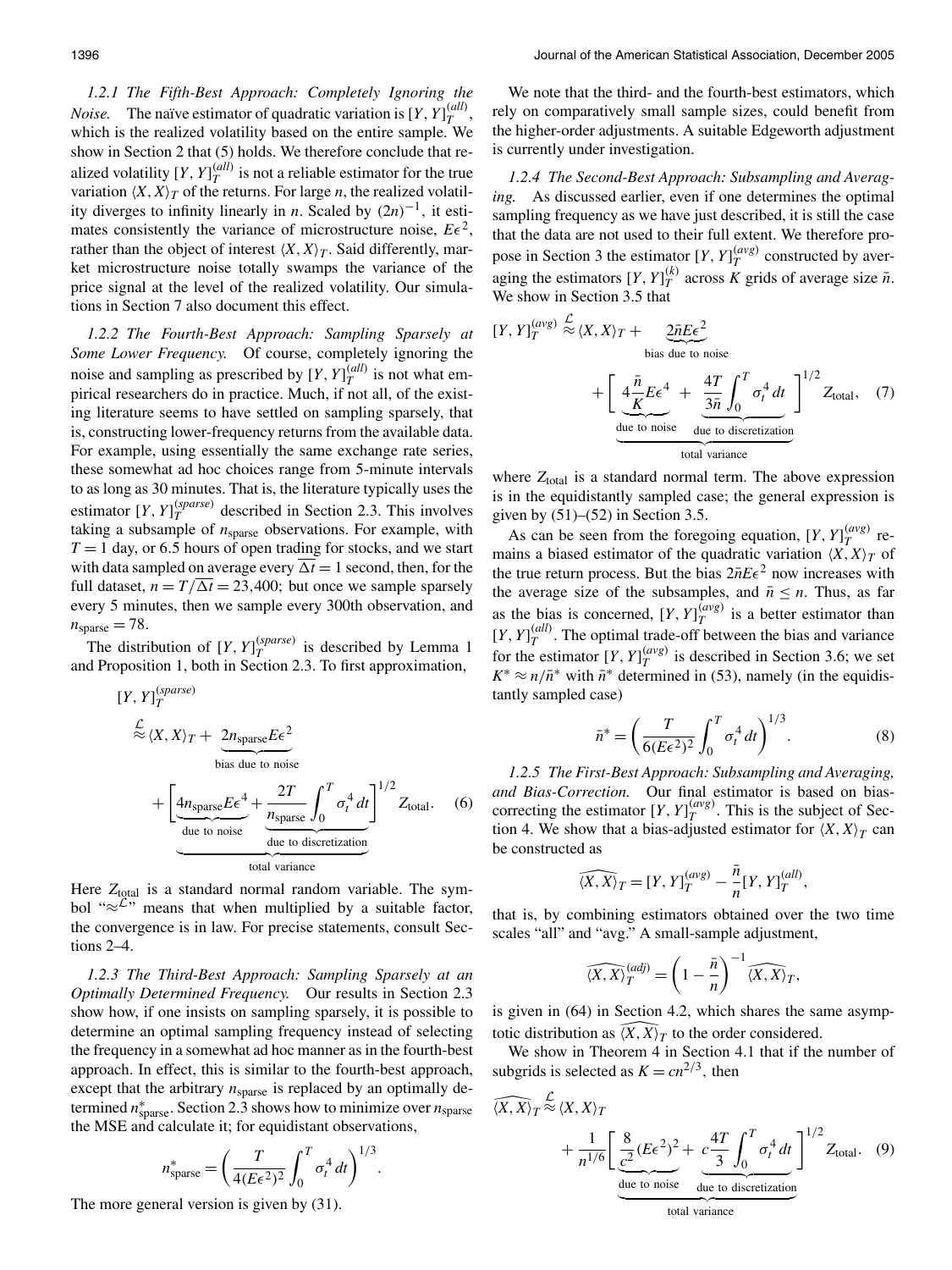Unlike all of the previously considered estimators, this estimator is now correctly centered at  $\langle X, X \rangle_T$ . It converges only at rate  $n^{-1/6}$ , but from a MSE perspective, this is better than being (badly) biased. In particular, the prescription is to use all the available data, so there is no limit to how often one should sample: every few seconds or more often would be typical in tick-by-tick financial data, so  $n$  can be quite large. Based on Section 4.2, we use an estimate of the optimal value

$$
c^* = \left(\frac{T}{12(E\epsilon^2)^2} \int_0^T \sigma_t^4 dt\right)^{-1/3}.
$$
 (10)

# 2. ANALYSIS OF REALIZED VOLATILITY UNDER **MARKET MICROSTRUCTURE NOISE**

#### 2.1 Setup

To spell out the foregoing model, we let  $Y$  be the logarithm of the transaction price, which is observed at times  $0 = t_0$ ,  $t_1, \ldots, t_n = T$ . We assume that at these times, Y is related to a latent true price  $X$  (also in logarithmic scale) through (4). The latent price X is given in (1). The noise  $\epsilon_{t_i}$  satisfies the assumption

$$
\epsilon_{t_i}
$$
 iid with  $E\epsilon_{t_i} = 0$ , and  $\text{var}(\epsilon_{t_i}) = E\epsilon^2$ ;  
also,  $\epsilon \perp x$  process, (11)

where  $\perp\!\!\!\perp$  denotes independence between two random quantities. Our modeling as in (4) does not require that  $\epsilon_t$  exists for every  $t$ ; in other words, our interest in the noise is only at the observation times,  $t_i$ .

For the moment, we focus on determining the integrated volatility of X for one time period  $[0, T]$ . This is also known as the continuous quadratic variation  $\langle X, X \rangle$  of X. In other words,

$$
\langle X, X \rangle_T = \int_0^T \sigma_t^2 \, dt. \tag{12}
$$

To succinctly describe the realized volatility, we use the notions of grid and *observed quadratic variation*, as follows.

*Definition 1.* The full grid containing all of the observation points is given by

$$
\mathcal{G} = \{t_0, \dots, t_n\}.
$$
\n<sup>(13)</sup>

*Definition 2.* We also consider arbitrary grids,  $H \subseteq \mathcal{G}$ . To denote successive elements in such grids, we proceed as follows. If  $t_i \in \mathcal{H}$ , then  $t_{i,-}$  and  $t_{i,+}$  denote the preceding and following elements in  $H$ .  $t_i$  will always denote the *i*th point in the full grid G. Hence, when  $\mathcal{H} = \mathcal{G}$ ,  $t_{i,-} = t_{i-1}$  and  $t_{i,+} = t_{i+1}$ . When  $H$  is a strict subgrid of  $G$ , it will normally be the case that  $t_{i-} < t_{i-1}$ , and  $t_{i+} > t_{i+1}$ . Finally, we take

$$
|\mathcal{H}| = (\text{# points in grid } \mathcal{H}) - 1. \tag{14}
$$

This is to say that  $|\mathcal{H}|$  is the number of time increments  $(t_i, t_{i+1})$ , so that both endpoints are contained in  $H$ . In particular,  $|G| = n$ .

*Definition 3.* The observed quadratic variation  $[\cdot, \cdot]$  for a generic process Z (such as Y or X) on an arbitrary grid  $\mathcal{H} \subseteq \mathcal{G}$ is given by

$$
[Z, Z]_{t}^{\mathcal{H}} = \sum_{t_{j}, t_{j,+} \in \mathcal{H}, t_{j,+} \leq t} (Z_{t_{j,+}} - Z_{t_{j}})^{2}.
$$
 (15)

When the choice of grid follows from the context,  $[Z, Z]_t^{\mathcal{H}}$  may be denoted as just  $[Z, Z]_t$ . On the full grid  $G$ , the quadratic variation is given by

$$
[Z, Z]_t^{(all)} = [Z, Z]_t^{\mathcal{G}} = \sum_{t_i, t_{i+1} \in \mathcal{G}, t_{i+1} \le t} (\Delta Z_{t_i})^2, \qquad (16)
$$

where  $\Delta Z_{t_i} = Z_{t_{i+1}} - Z_{t_i}$ . Quadratic covariations are defined similarly (see, e.g., Karatzas and Shreve 1991; Jacod and Shiryaev 2003 for more details on quadratic variations).

Our first objective is to assess how well the realized volatility,  $[Y, Y]_{T}^{(all)}$ , approximates the integrated volatility  $\langle X, X \rangle_{T}$  of the true, latent process. In our asymptotic considerations, we always assume that the number of observations in  $[0, T]$  goes to infinity, and also that the maximum distance in time between two consecutive observations goes to 0,

$$
\max \Delta t_i \to 0 \quad \text{ as } n \to \infty. \tag{17}
$$

For the sake of preciseness, it should be noted that when  $n \to \infty$ , we are dealing with a sequence  $\mathcal{G}_n$  of grids,  $\mathcal{G}_n =$  $\{t_{0,n},\ldots,t_{n,n}\}\$ , and similarly for subgrids. We have avoided using double subscripts so as to not complicate the notation, but this is how all our conditions and results should be interpreted.

Note finally that we have adhered to the time series convention that  $\Delta Z_{t_i} = Z_{t_{i+1}} - Z_{t_i}$ . This is in contrast to the stochastic calculus convention  $\Delta Z_{t_i} = Z_{t_i} - Z_{t_{i-1}}$ .

# 2.2 The Realized Volatility: An Estimator of the Variance of the Noise?

Under the additive model  $Y_{t_i} = X_{t_i} + \epsilon_{t_i}$ , the realized volatility based on the observed returns  $Y_{t_i}$  now has the form

$$
[Y, Y]_T^{(all)} = [X, X]_T^{(all)} + 2[X, \epsilon]_T^{(all)} + [\epsilon, \epsilon]_T^{(all)}.
$$

This gives the conditional mean and variance of [Y,  $Y\vert_T^{(all)}$ ,

$$
E\big([Y,Y]_T^{(all)}\big|X\text{ process}\big) = [X,X]_T^{(all)} + 2nE\epsilon^2,\tag{18}
$$

under assumption (11). Similarly,

$$
\text{var}([Y, Y]_T^{(all)} | X \text{ process}) = 4nE\epsilon^4 + O_p(1),\qquad(19)
$$

subject to condition (11) and  $E\epsilon_i^4 = E\epsilon^4 < \infty$ , for all *i*. Subject to slightly stronger conditions,

$$
\begin{aligned} \text{var}\big([Y, Y]_T^{(all)} \big| X \text{ process}\big) \\ &= 4nE\epsilon^4 + \big(8[X, X]_T^{(all)} E\epsilon^2 - 2\,\text{var}(\epsilon^2)\big) \\ &+ O_p(n^{-1/2}). \end{aligned} \tag{20}
$$

It is also the case that as  $n \to \infty$ , conditionally on the X process, we have asymptotic normality,

$$
n^{-1/2} \left( [Y, Y]_T^{(all)} - 2nE\epsilon^2 \right) \xrightarrow{\mathcal{L}} 2(E\epsilon^4)^{1/2} Z_{\text{noise}}.
$$
 (21)

Here  $Z_{noise}$  is standard normal, with the subscript "noise" indicating that the randomness comes from the noise  $\epsilon$ , that is, the deviation of the observables  $Y$  from the true process  $X$ .

The derivations of  $(19)$ – $(20)$ , along with the conditions for the latter, are provided in Section A.1. The result (21) is derived in Section A.2, where it is part of Theorem A.1.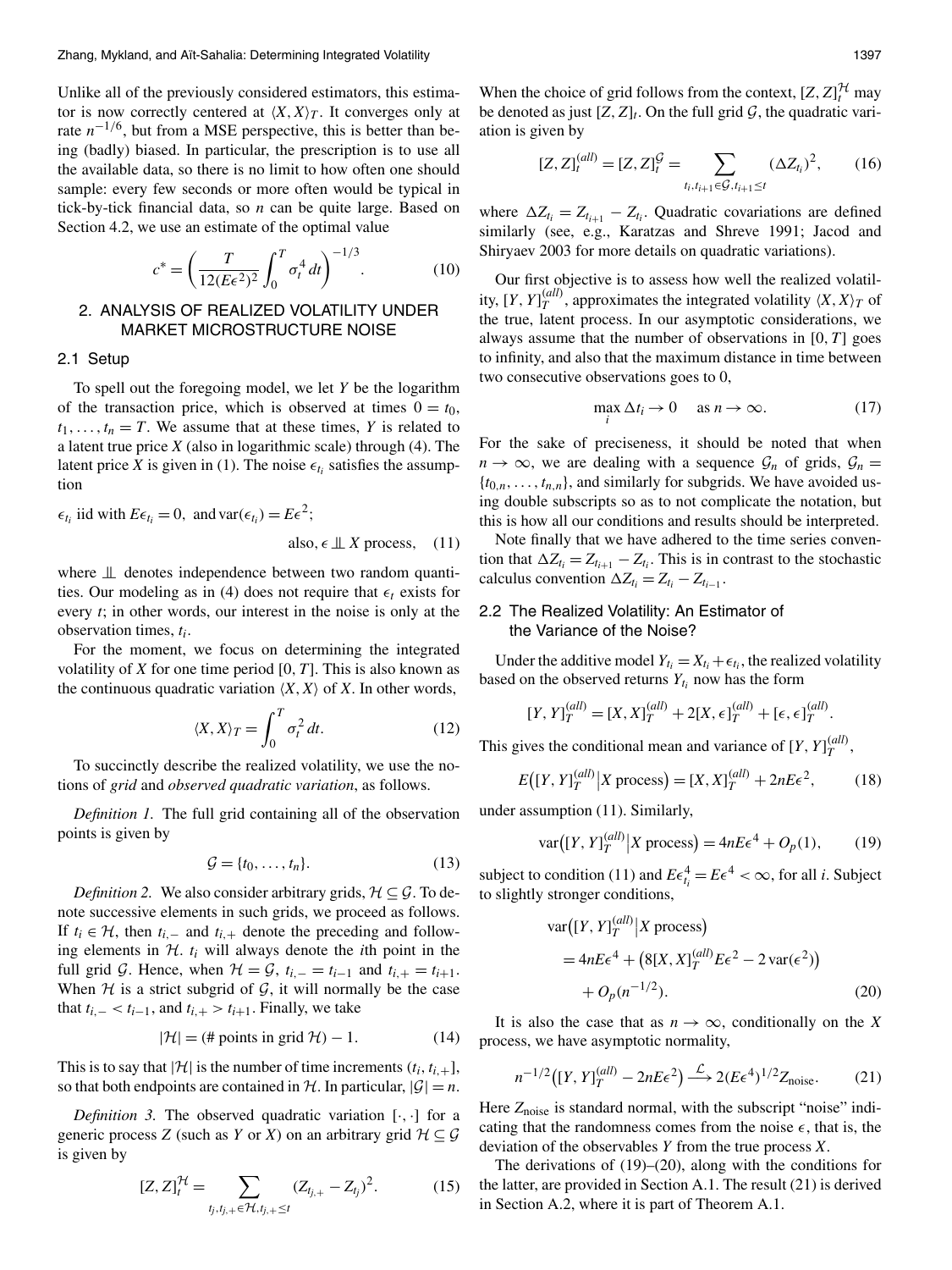Equations  $(18)$  and  $(19)$  suggest that in the discrete world where microstructure effects are unfortunately present, realized volatility  $[Y, Y]_T^{(all)}$  is not a reliable estimator for the true variation  $[X, X]_T^{(all)}$  of the returns. For large n, realized volatility could have little to do with the true returns. Instead, it relates to the noise term,  $E\epsilon^2$  in the first order and  $E\epsilon^4$  in the second order. Also, one can see from (18) that  $[Y, Y]_{T}^{(all)}$  has a positive bias whose magnitude increases linearly with the sample size.

Interestingly, apart from revealing the biased nature of  $[Y, Y]_{T}^{(all)}$  at high frequency, our analysis also delivers a consistent estimator for the variance of the noise term. In other words, let

$$
\widehat{E\epsilon^2} = \frac{1}{2n} [Y, Y]_T^{(all)}.
$$

We have, for a fixed true return process  $X$ ,

$$
n^{1/2}(\overline{E}\epsilon^2 - E\epsilon^2) \to \mathcal{N}(0, E\epsilon^4), \quad \text{as } n \to \infty; \qquad (22)
$$

see Theorem A.1 in the Appendix.

By the same methods as in Section A.2, a consistent estimator of the asymptotic variance of  $E\epsilon^2$  is then given by

$$
\widehat{E\epsilon^4} = \frac{1}{2n} \sum_{i} (\Delta Y_{t_i})^4 - 3(\widehat{E\epsilon^2})^2.
$$
 (23)

A question that naturally arises is why one is interested in the quadratic variation of X (either  $\langle X, X \rangle$  or  $[X, X]$ ), as opposed to the quadratic variation of Y ([Y, Y]), because " $\langle Y, Y \rangle$ " would have to be taken to be infinite in view of the foregoing. For example, in options pricing or hedging, one could take the opposite view that  $[Y, Y]$  is the volatility that one actually faces.

A main reason why we focus on the quadratic variation of X is that the variation caused by the  $\epsilon$ 's is tied to each transaction, as opposed to the price process of the underlying security. From the standpoint of trading, the  $\epsilon$ 's represent trading costs, which are different from the costs created by the volatility of the underlying process. Different market participants may even face different types of trading costs depending on institutional arrangements. In any case, for the purpose of integrating trading costs into options prices, it seems more natural to approach the matter via the extensive literature on market microstructure (see O'Hara 1995 for a survey).

A related matter is that continuous finance would be difficult to implement if one were to use the quadratic variation of Y. If one were to use the quadratic variation  $[Y, Y]$ , then one would also be using a quantity that would depend on the data frequency.

Finally, apart from the specific application, it is interesting to be able to say something about the underlying log return process and to be able to separate this from the effects introduced by the mechanics of the trading process, where the idiosyncratics of the trading arrangement play a role.

### 2.3 The Optimal Sampling Frequency

We have just argued that the realized volatility estimates the wrong quantity. This problem only gets worse when observations are sampled more frequently. Its financial interpretation boils down to market microstructure, summarized by  $\epsilon$  in (4). As the data record is sampled finely, the change in true returns gets smaller while the microstructure noise, such as bid-ask spread and transaction cost, remains at the same magnitude. In other words, when the sampling frequency is extremely high, the observed fluctuation in the returns process is more heavily contaminated by microstructure noise and becomes less representative of the true variation  $\langle X, X \rangle_T$  of the returns. Along this line of discussion, the broad opinion in financial applications is not to sample too often, at least when using realized volatility. We now discuss how this can be viewed in the context of the model (4) with stochastic volatility.

Formally, sparse sampling is implemented by sampling on a subgrid  $H$  of  $G$ , with, as before,

$$
[Y, Y]^{(sparse)} = [Y, Y]^{(\mathcal{H})} = \sum_{t_i, t_{i,+} \in \mathcal{H}} (Y_{t_{i,+}} - Y_{t_i})^2.
$$

For the moment, we take the subgrid as given, but later we consider how to optimize the sampling. We call  $n_{\text{sparse}} = |\mathcal{H}|$ .

To give a rationale for sparse sampling, we propose an asymptotic where the law of  $\epsilon$ , although still iid, is allowed to vary with  $n$  and  $n_{\text{sparse}}$ . Formally, we suppose that the distribution of  $\epsilon$ ,  $\mathcal{L}(\epsilon)$ , is an element of the set D of all distributions for which  $E(\epsilon) = 0$  and where  $E(\epsilon^2)$  and  $E(\epsilon^4)/E(\epsilon^2)^2$ are bounded by arbitrary constants. The asymptotic normality in Section 2.2 then takes the following, more nuanced form.

*Lemma 1.* Suppose that  $X$  is an Itô process of form  $(1)$ , where  $|\mu_t|$  and  $\sigma_t$  are bounded above by a constant. Suppose that for given *n*, the grid  $\mathcal{H}_n$  is given, with  $n_{\text{sparse}} \rightarrow \infty$  as  $n \to \infty$ , and that for each *n*, *Y* is related to *X* through model (4). Assume (11), where  $\mathcal{L}(\epsilon) \in \mathcal{D}$ . Like the grid  $\mathcal{H}_n$ , the law  $\mathcal{L}(\epsilon)$ can depend on  $n$  (whereas the process  $X$  is fixed). Let (17) be satisfied for the sequence of grids  $\mathcal{H}_n$ . Then

$$
[Y, Y]_T^{\mathcal{H}} = [X, X]_T^{\mathcal{H}} + 2n_{\text{sparse}} E \epsilon^2
$$
  
+ 
$$
(4n_{\text{sparse}} E \epsilon^4
$$
  
+ 
$$
(8[X, X]_T^{\mathcal{H}} E \epsilon^2 - 2 \text{ var}(\epsilon^2))\right)^{1/2} Z_{\text{noise}}
$$
  
+ 
$$
O_p(n_{\text{sparse}}^{-1/4} (E \epsilon^2)^{1/2}),
$$
 (24)

where  $Z_{noise}$  is a quantity that is asymptotically standard normal.

The lemma is proved at the end of Section A.2. Note now that the relative order of the terms in  $(24)$  depends on the quantities  $n_{\text{sparse}}$  and  $E\epsilon^2$ . Therefore, if  $E\epsilon^2$  is small relative to  $n_{\text{sparse}}$ , then  $[Y, Y]_T^{\mathcal{H}}$  is, after all, not an entirely absurd substitute for  $[X, X]_T^{\mathcal{H}}$ .

One would be tempted to conclude that the optimal choice of  $n_{\text{sparse}}$  is to make it as small as possible. But that would overlook the fact that the bigger the  $n_{\text{sparse}}$ , the closer the [X,  $X|_{T}^{\mathcal{H}}$ to the target integrated volatility  $\langle X, X \rangle_T$  from (12).

To quantify the overall error, we now combine Lemma 1 with the results on discretization error to study the total error  $[Y, Y]_T^{\mathcal{H}} - \langle X, X \rangle_T$ . Following Rootzen (1980), Jacod and Protter (1998), Barndorff-Nielsen and Shephard (2002), and Mykland and Zhang (2002), and under the conditions that these authors stated, we can show that

$$
\left(\frac{n_{\text{sparse}}}{T}\right)^{1/2} ([X, X]_T^{\mathcal{H}} - \langle X, X \rangle_T)
$$
\n
$$
\xrightarrow{\mathcal{L}} \left(\int_0^T 2H'(t)\sigma_t^4 dt\right)^{1/2} \times Z_{\text{discrete}}, \quad (25)
$$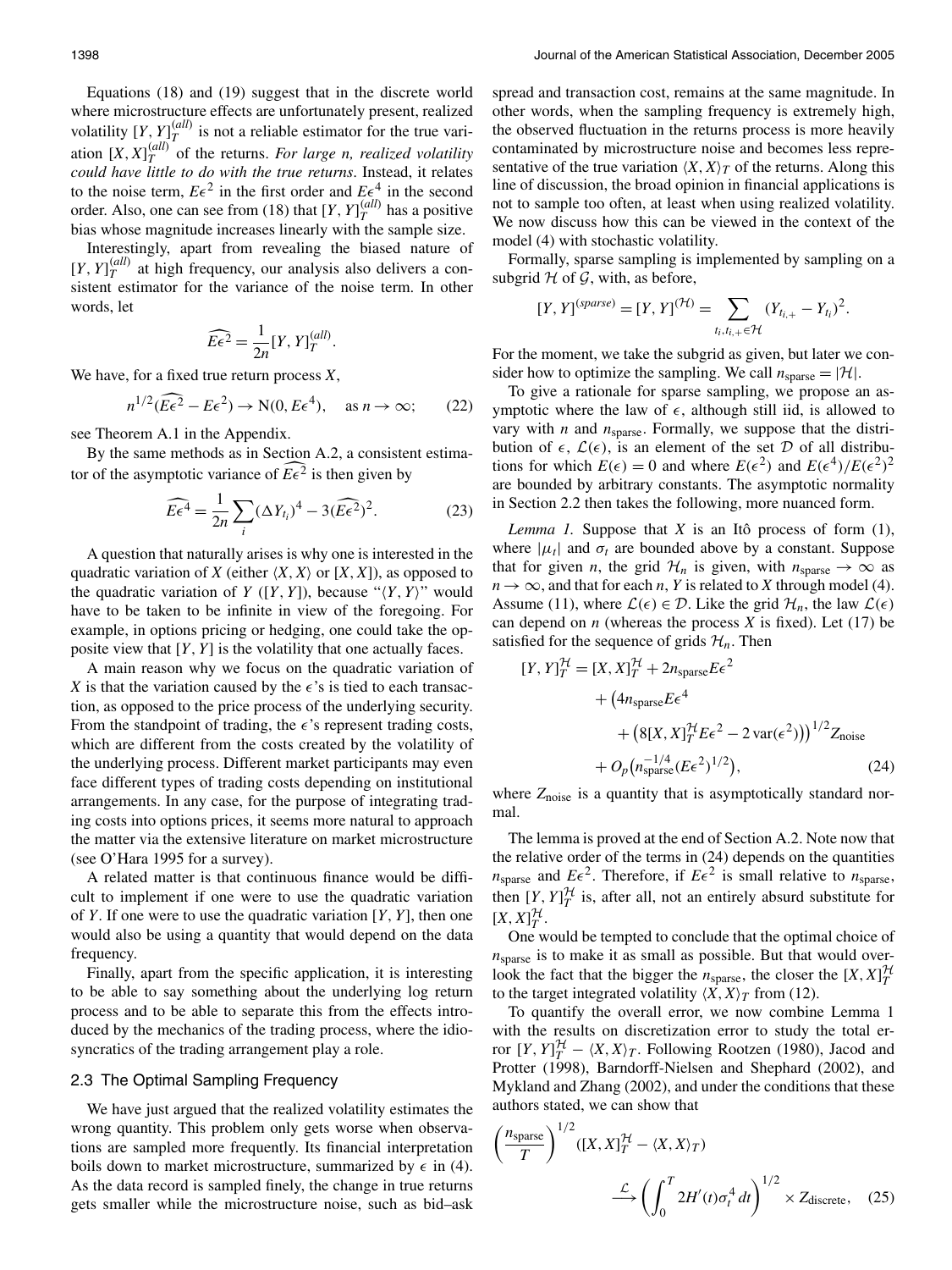stably in law. (We discuss this concept at the end of Sec. 3.4.)  $Z<sub>discrete</sub>$  is a standard normal random variable, with the subscript "discrete" indicating that the randomness is due to the discretization effect in  $[X, X]_T^{\mathcal{H}}$  when evaluating  $\langle X, X \rangle_T$ .  $H(t)$  is the asymptotic quadratic variation of time, as discussed by Mykland and Zhang (2002),

$$
H(t) = \lim_{n \to \infty} \frac{n_{\text{sparse}}}{T} \sum_{t_i, t_{i,+} \in \mathcal{H}, t_{i,+} \leq t} (t_{i,+} - t_i)^2.
$$

In the case of equidistant observations,  $\Delta t_0 = \cdots = \Delta t_{n-1}$  $\Delta t = T/n_{\text{sparse}}$  and  $H'(t) = 1$ . Because the  $\epsilon$ 's are independent of the X process,  $Z_{noise}$  is independent of  $Z_{discrete}$ .

For small  $E\epsilon^2$ , one now has an opportunity to estimate  $\langle X, X \rangle_T$ . It follows from our Lemma 1 and proposition 1 of Mykland and Zhang (2002) that

*Proposition 1.* Assume the conditions of Lemma 1, and also that  $\max_{t_i, t_{i+1} \in \mathcal{H}} (t_{i+} - t_i) = O(1/n_{\text{sparse}})$ . Also assume Condition E in Section A.3. Then  $H$  is well defined, and

$$
[Y, Y]_T^{\mathcal{H}} = \langle X, X \rangle_T + 2E\epsilon^2 n_{\text{sparse}} + \Upsilon Z_{\text{total}}
$$

$$
+ O_p(n_{\text{sparse}}^{-1/4}(E\epsilon^2)^{1/2}) + o_p(n_{\text{sparse}}^{-1/2}), \quad (26)
$$

in the sense of stable convergence, where  $Z_{total}$  is asymptotically standard normal and where the variance has the form

$$
\Upsilon^{2} = \underbrace{4n_{\text{sparse}}E\epsilon^{4} + (8[X, X]_{T}^{H}E\epsilon^{2} - 2 \text{ var}(\epsilon^{2}))}_{\text{due to noise}} + \underbrace{\frac{T}{n_{\text{sparse}}}\int_{0}^{T} 2H'(t)\sigma_{t}^{4} dt}_{\text{due to discretization}}.
$$
 (27)

Seen from this angle, there is scope for using the realized volatility  $[Y, Y]^{\mathcal{H}}$  to estimate  $\langle X, X \rangle$ . There is a bias,  $2E\epsilon^2 n_{\text{sparse}}$ , but the bias goes down if one uses fewer observations. This, then, is consistent with the practice in empirical finance, where the estimator used is not  $[Y, Y]^{(all)}$ , but instead  $[Y, Y]^{(sparse)}$ , by sampling sparsely. For instance, faced with data sampled every few seconds, empirical researchers would typically use square returns (i.e., differences of log-prices  $Y$ ) over, say, 5-, 15-, or 30-minute time intervals. The intuitive rationale for using this estimator is to attempt to control the bias of the estimator; this can be assessed based on our formula (26), replacing the original sample size  $n$  by the lower number reflecting the sparse sampling. But one should avoid sampling too sparsely, because formula (27) shows that decreasing  $n_{\text{sparse}}$  has the effect of increasing the variance of the estimator via the discretization effect which is proportional to  $n_{\text{sparse}}^{-1}$ . Based on our formulas, this trade-off between sampling too often and sampling too rarely can be formalized, and an optimal frequency at which to sample sparsely can be determined.

It is natural to minimize the MSE of  $[Y, Y]^{(sparse)}$ ,

$$
MSE = (2n_{\text{sparse}}E\epsilon^2)^2
$$
  
+ 
$$
\left\{ 4n_{\text{sparse}}E\epsilon^4 + (8[X, X]_T^{\mathcal{H}}E\epsilon^2 - 2\text{var}(\epsilon^2)) \right\}
$$
  
+ 
$$
\frac{T}{n_{\text{sparse}}} \int_0^T 2H'(t)\sigma_t^4 dt \right\}.
$$
 (28)

One has to imagine that the original sample size  $n$  is quite large, so that  $n_{\text{sparse}} < n$ . In this case minimizing the MSE (28) means that one should choose  $n_{\text{sparse}}$  to satisfy  $\partial MSE/\partial n_{\text{sparse}} \approx 0$ ; in other words,

$$
8n_{\text{sparse}}(E\epsilon^2)^2 + 4E\epsilon^4 - \frac{T}{n_{\text{sparse}}^2} \int_0^T 2H'(t)\sigma_t^4 dt \approx 0 \tag{29}
$$

<sub>or</sub>

$$
n_{\text{sparse}}^3 + \frac{1}{2}n_1^2 \frac{E\epsilon^4}{(E\epsilon^2)^2} - (E\epsilon^2)^{-2} \frac{T}{8} \int_0^T 2H'(t)\sigma_t^4 dt \approx 0. \quad (30)
$$

Finally, still under the conditions on Proposition 1, the optimum  $n_{\text{sparse}}^*$  becomes

$$
n_{\text{sparse}}^* = (E\epsilon^2)^{-2/3} \left(\frac{T}{8} \int_0^T 2H'(t)\sigma_t^4 dt\right)^{1/3} (1 + o_p(1))
$$
  
as  $E\epsilon^2 \to 0.$  (31)

Of course, if the actual sample size *n* were smaller than  $n_{\text{sparse}}^*$ , then one would simply take  $n_{\text{sparse}}^* = n$ , but this is unlikely to occur for heavily traded stock.

Equation  $(31)$  is the formal statement saying that one can sample more frequently when the error spread is small. Note from (28) that to first order, the final trade-off is between the bias  $2n_{\text{sparse}} E \epsilon^2$  and the variance due to discretization. The effect of the variance associated with  $Z_{noise}$  is of lower order when comparing  $n_{\text{sparse}}$  and  $E\epsilon^2$ . It should be emphasized that (31) is a feasible way of choosing  $n_{\text{sparse}}$ . One can estimate  $E\epsilon^2$  using all of the data following the procedure in Section 2.2. The integral  $\int_0^T 2H'(t)\sigma_t^4 dt$  can be estimated by the methods discussed in Section 6.

Hence, if one decides to address the problem by selecting a lower frequency of observation, then one can do so by subsampling the full grid  $G$  at an arbitrary sparse frequency and use [*Y*, *Y*]<sup>(*sparse*). Alternatively, one can use  $n_{\text{sparse}}$  as optimally</sup> determined by (31). We denote the corresponding estimator as  $[Y, Y]^{(sparse, opt)}$ . These are our fourth- and third-best estimators.

# 3. SAMPLING SPARSELY WHILE USING ALL OF THE DATA: SUBSAMPLING AND AVERAGING **OVER MULTIPLE GRIDS**

#### 3.1 Multiple Grids and Sufficiency

We have argued in the previous section that one can indeed benefit from using infrequently sampled data. And yet one of the most basic lessons of statistics is that one should not do this. We present here two ways of tackling the problem. Instead of selecting (arbitrarily or optimally) a subsample, our methods are based on selecting a number of subgrids of the original grid of observation times,  $\mathcal{G} = \{t_0, \ldots, t_n\}$ , and then averaging the estimators derived from the subgrids. The principle is that to the extent that there is a benefit to subsampling, this benefit can now be retained, whereas the variation of the estimator can be lessened by the averaging. The benefit of averaging is clear from sufficiency considerations, and many statisticians would say that subsampling without subsequent averaging is inferentially incorrect.

In what follows we first introduce a set of notations, then turn to studying the realized volatility in the multigrid context. In Section 4 we show how to eliminate the bias of the estimator by using two time scales, a combination of single grid and multiple grids.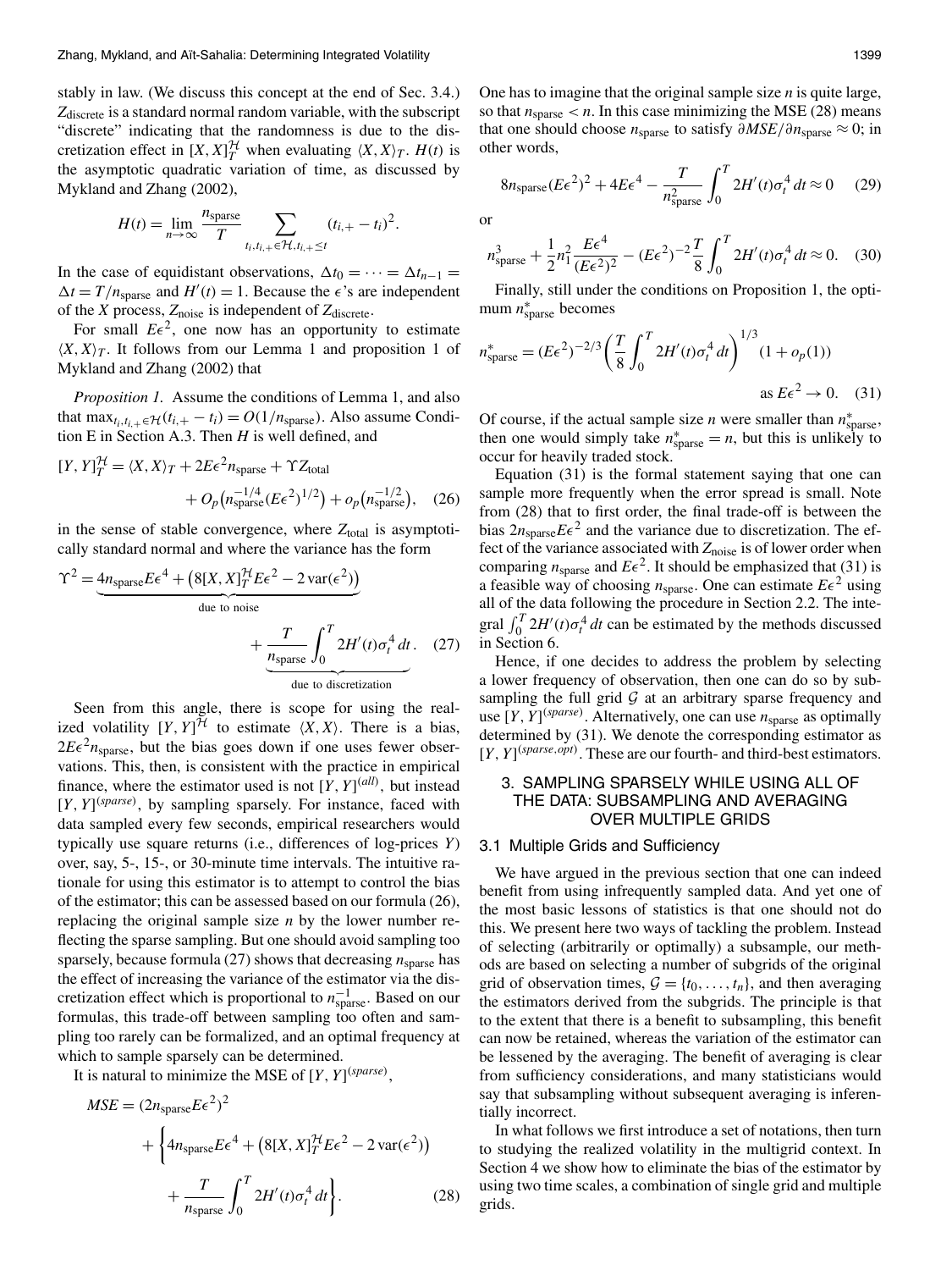#### 3.2 Notation for the Multiple Grids

We specifically suppose that the full grid  $\mathcal{G}, \mathcal{G} = \{t_0, \ldots, t_n\}$ as in (13), is partitioned into K nonoverlapping subgrids  $G^{(k)}$ ,  $k = 1, \ldots, K$ ; in other words,

$$
\mathcal{G} = \bigcup_{k=1}^{K} \mathcal{G}^{(k)}, \quad \text{where } \mathcal{G}^{(k)} \cap \mathcal{G}^{(l)} = \emptyset \text{ when } k \neq l.
$$

For most purposes, the natural way to select the kth subgrid  $\mathcal{G}^{(k)}$ is to start with  $t_{k-1}$  and then pick every Kth sample point after that, until  $T$ . That is,

$$
\mathcal{G}^{(k)} = \{t_{k-1}, t_{k-1+K}, t_{k-1+2K}, \ldots, t_{k-1+n_k} \}
$$

for  $k = 1, ..., K$ , where  $n_k$  is the integer making  $t_{k-1+n_k}$  the last element in  $\mathcal{G}^{(k)}$ . We refer to this as *regular allocation* of sample points to subgrids.

Whether the allocation is regular or not, we let  $n_k = |G^{(k)}|$ . As in Definition 2,  $n = |\mathcal{G}|$ . Recall that the realized volatility based on all observation points  $G$  is written as  $[Y, Y]_T^{(all)}$ . Meanwhile, if one uses only the subsampled observations  $Y_t$ ,  $t \in \mathcal{G}^{(k)}$ , then the realized volatility is denoted by  $[Y, Y]_T^{(k)}$ . It has the form

$$
[Y, Y]_T^{(k)} = \sum_{t_j, t_{j,+} \in \mathcal{G}^{(k)}} (Y_{t_{j,+}} - Y_{t_j})^2,
$$

where if  $t_i \in \mathcal{G}^{(k)}$ , then  $t_{i,+}$  denotes the following elements in  $\mathcal{G}^{(k)}$ .

A natural competitor to  $[Y, Y]_{T}^{(all)}$ ,  $[Y, Y]_{T}^{(sparse)}$ , and [*Y*,  $Y$ ] $_T^{(sparse,opt)}$  is then given by

$$
[Y, Y]_T^{(avg)} = \frac{1}{K} \sum_{k=1}^K [Y, Y]_T^{(k)},
$$
\n(32)

and this is the statistic we analyze in the what following. As before, we fix  $T$  and use only the observations within the time period  $[0, T]$ . Asymptotics are still under  $(17)$  and under

as 
$$
n \to \infty
$$
 and  $n/K \to \infty$ . (33)

In general, the  $n_k$  need not be the same across k. We define

$$
\bar{n} = \frac{1}{K} \sum_{k=1}^{K} n_k = \frac{n - K + 1}{K}.
$$
 (34)

3.3 Error Due to the Noise:  $[Y, Y]_{T}^{(avg)} - [X, X]_{T}^{(avg)}$ 

Recall that we are interested in determining the integrated volatility,  $\langle X, X \rangle_T$ , or quadratic variation, of the true but unobservable returns. As an intermediate step, here we study how well the "pooled" realized volatility  $[Y, Y]_T^{(avg)}$  approximates  $[X, X]_T^{(avg)}$ , where the latter is the "pooled" true integrated volatility when  $X$  is considered only on the discrete time scale.

From (18) and (32),

$$
E([Y, Y]_T^{(avg)} | X \text{ process}) = [X, X]_T^{(avg)} + 2\bar{n}E\epsilon^2.
$$
 (35)

Also, because  $\{\epsilon_t, t \in \mathcal{G}^{(k)}\}$  are independent for different k,

$$
\text{var}([Y, Y]_T^{(avg)} | X \text{ process}) = \frac{1}{K^2} \sum_{k=1}^K \text{var}([Y, Y]_T^{(k)} | X \text{ process})
$$

$$
= 4\frac{\bar{n}}{K} E\epsilon^4 + O_p\left(\frac{1}{K}\right),\tag{36}
$$

in the same way as in (19). Incorporating the next-order term in the variance yields that

$$
\begin{split} \text{var}\big([Y,Y]_T^{(avg)}\big|X\big) \\ &= 4\frac{\bar{n}}{K}E\epsilon^4 + \frac{1}{K}\big[8[X,X]_T^{(avg)}E\epsilon^2 - 2\,\text{var}(\epsilon^2)\big] \\ &+ o_p\bigg(\frac{1}{K}\bigg), \end{split} \tag{37}
$$

as in  $(20)$ .

By Theorem A.1 in Section A.2, the conditional asymptotics for the estimator  $[Y, Y]_T^{(avg)}$  are as follows.

Theorem 1. Suppose that  $X$  is an Itô process of form (1). Suppose that Y is related to X through model (4), and that  $(11)$ is satisfied with  $E\epsilon^4 < \infty$ . Also suppose that  $t_i$  and  $t_{i+1}$  are not in the same subgrid for any  $i$ . Under assumption (33), as  $n \rightarrow \infty$ ,

$$
\sqrt{\frac{K}{\bar{n}}}\left([Y,Y]_T^{(avg)} - [X,X]_T^{(avg)} - 2\bar{n}E\epsilon^2\right) \stackrel{\mathcal{L}}{\longrightarrow} 2\sqrt{E\epsilon^4}Z_{\text{noise}}^{(avg)},\tag{38}
$$

conditional on the X process, where  $Z_{\text{noise}}^{(avg)}$  is standard normal.

This can be compared with the result stated in (24). Notice that  $Z_{\text{noise}}^{(avg)}$  in (38) is almost never the same as  $Z_{\text{noise}}$  in (24);<br>in particular,  $cov(Z_{\text{noise}}, Z_{\text{noise}}^{(avg)}) = var(\epsilon^2)/E\epsilon^4$ , based on the proof of Theorem A.1 in the Appendix.

In comparison with the realized volatility using the full grid G, the aggregated estimator  $[Y, Y]_T^{(avg)}$  provides an improvement in that both the asymptotic bias and variance are of smaller order of  $n$ , compare (18) and (19). We use this in Section 4.

# 3.4 Error Due to the Discretization Effect:<br>[X,  $X$ ] $^{(avg)}_T - \langle X, X \rangle_T$

In this section we study the impact of the time discretization. In other words, we investigate the deviation of  $[X, X]_{T}^{(avg)}$  from the integrated volatility  $\langle X, X \rangle_T$  of the true process. Denote the discretization effect by  $D_T$ , where

$$
D_t = [X, X]_t^{(avg)} - \langle X, X \rangle_t
$$
  
=  $\frac{1}{K} \sum_{k=1}^K ([X, X]_t^{(k)} - \langle X, X \rangle_t),$  (39)

with

$$
[X, X]_t^{(k)} = \sum_{t_i, t_{i,+} \in \mathcal{G}^{(k)}, t_{i,+} \le t} (X_{t_i,+} - X_{t_i})^2.
$$
 (40)

In what follows we consider the asymptotics of  $D_T$ . The problem is similar to that of finding the limit of  $[X, X]_T^{(all)} - \langle X, X \rangle_T$ ,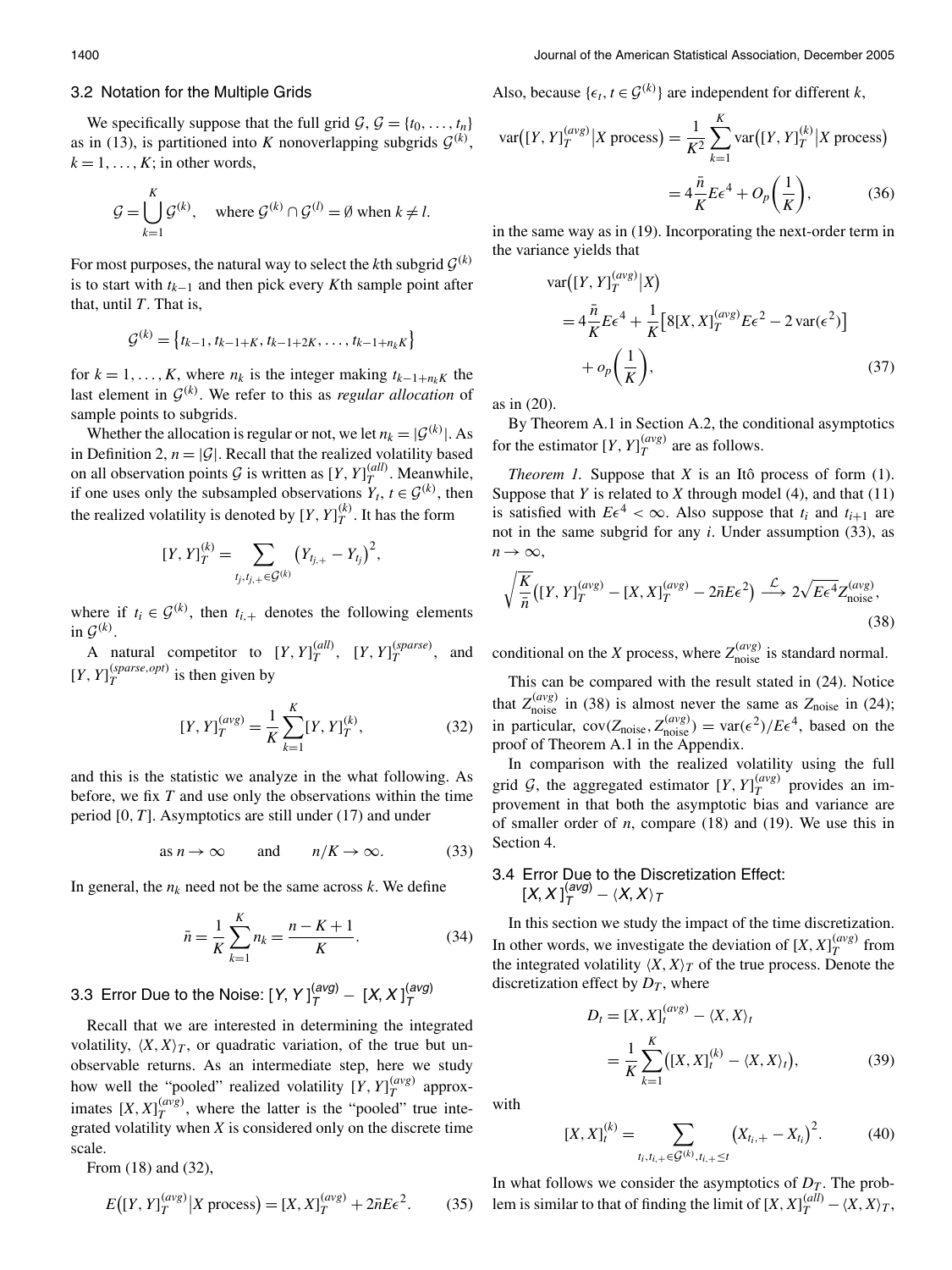[cf. (25)]. However, this present case is more complicated due to the multiple grids.

We suppose in the following that the sampling points are regularly allocated to subgrids; in other words,  $G^{(l)}$  =  $\{t_{l-1}, t_{K+l-1}, \ldots\}$ . We also assume that

$$
\max_{i} |\Delta t_i| = O\left(\frac{1}{n}\right) \tag{41}
$$

and

$$
K/n \to 0. \tag{42}
$$

Define the weight function

 $\mathcal{L}_{\text{max}}$  . The  $\mathcal{L}_{\text{max}}$ 

$$
h_i = \frac{4}{K\Delta t} \sum_{j=1}^{(K-1)\wedge i} \left(1 - \frac{j}{K}\right)^2 \Delta t_{i-j}.
$$
 (43)

In the case where the  $t_i$  are equidistant, and under regular allocation of points to subgrids,  $\Delta t_i = \Delta t$ , and so all of the  $h_i$ 's (except the first  $K - 1$ ) are equal, and

$$
h_i = 4\frac{1}{K} \sum_{j=1}^{(K-1)\wedge i} \left(1 - \frac{j}{K}\right)^2
$$
  
= 
$$
\begin{cases} 4\frac{2K^2 - 4K + 3}{6K^2} = \frac{4}{3} + o(1), & i \ge K - 1\\ \frac{4}{3}\frac{i}{K^2}(3K^2 - 3Ki + i^2) + o(1), & i < K - 1. \end{cases}
$$
(44)

More generally, assumptions  $(41)$  and  $(42)$  ensure that

$$
\sup h_i = O(1). \tag{45}
$$

We take  $\langle D, D \rangle_T$  to be the quadratic variation of  $D_t$  when viewed as a continuous-time process (39). This gives the best approximation to the variance of  $D_T$ . We show the following results in Section A.3.

*Theorem 2.* Suppose that  $X$  is an Itô process of the form  $(1)$ , with drift coefficient  $\mu_t$  and diffusion coefficient  $\sigma_t$ , both continuous almost surely. Also suppose that  $\sigma_t$  is bounded away from 0. Assume  $(41)$  and  $(42)$ , and that sampling points are regularly allocated to grids. Then the quadratic variation of  $D_T$ is approximately

$$
\langle D, D \rangle_T = \frac{TK}{n} \eta_n^2 + o_p\bigg(\frac{K}{n}\bigg),\tag{46}
$$

where

$$
\eta_n^2 = \sum_i h_i \sigma_{t_i}^4 \Delta t_i. \tag{47}
$$

In particular,  $D_T = O_p((K/n)^{1/2})$ . From this, we derive a variance-variance trade-off between the two effects that have been discussed, noise and discretization. First, however, we discuss the asymptotic law of  $D<sub>T</sub>$ . We discuss stable convergence at the end of this section.

*Theorem 3.* Assume the conditions of Theorem 2, and also that

$$
\eta_n^2 \xrightarrow{P} \eta^2 \tag{48}
$$

where  $\eta$  is random. Also assume condition E in Section A.3. Then

$$
D_T/(K/n)^{1/2} \xrightarrow{\mathcal{L}} \eta \sqrt{T} Z_{\text{discrete}},\tag{49}
$$

where Zdiscrete is standard normal and independent of the process  $X$ . The convergence in law is stable.

In other words,  $D_T/(K/n)^{1/2}$  can be taken to be asymptotically mixed normal "N(0,  $\eta^2 T$ )." For most of our discussion, it is most convenient to suppose (48), and this is satisfied in many cases. For example, when the  $t_i$  are equidistant, and under regular allocation of points to subgrids,

$$
\eta^2 = \frac{4}{3} \int_0^T \sigma_t^4 dt,\tag{50}
$$

following  $(44)$ . One does not need to rely on  $(48)$ ; we argue in Section A.3 that without this condition, one can take  $D_T/(K/n)^{1/2}$  to be approximately N(0,  $\eta_n^2T$ ). For estimation of  $\eta^2$  or  $\eta_n^2$ , see Section 6.

Finally, stable convergence (Rényi 1963; Aldous and Eagleson 1978; Hall and Heyde 1980, chap. 3) means for our purposes that the left side of (49) converges to the right side jointly with the  $X$  process, and that  $Z$  is independent of  $X$ . This is slightly weaker than convergence conditional on  $X$ , but serves the same function of permitting the incorporation of conditionality-type phenomena into arguments and conclusions.

#### 3.5 Combining the Two Sources of Error

We can now combine the two error terms arising from discretization and from the observation noise. It follows from Theorems 1 and 3 that

$$
[Y, Y]_T^{(avg)} - \langle X, X \rangle_T - 2\bar{n}E\epsilon^2 = \xi Z_{\text{total}} + o_p(1), \qquad (51)
$$

where Z<sub>total</sub> is an asymptotically standard normal random variable independent of the  $X$  process and

$$
\xi^2 = \underbrace{4\frac{\bar{n}}{K}E\epsilon^4}_{\text{due to noise}} + \underbrace{T\frac{1}{\bar{n}}\eta^2}_{\text{due to discrete data}}.
$$
 (52)

It is easily seen that if one takes  $K = cn^{2/3}$ , then both components in  $\xi^2$  will be present in the limit; otherwise, one of them will dominate. Based on (51),  $[Y, Y]_T^{(avg)}$  is still a biased estimator of the quadratic variation  $\langle X, X \rangle_T$  of the true return process. One can recognize that as far as the asymptotic bias is concerned,  $[Y, Y]_T^{(avg)}$  is a better estimator than  $[Y, Y]_T^{(all)}$ , because  $\bar{n} \leq n$ , demonstrating that the bias in the subsampled estimator  $[Y, Y]_T^{(avg)}$  increases in a slower pace than the full-grid estimator. One can also construct a bias-adjusted estimator from (51); this further development would involve the higher-order analysis between the bias and the subsampled estimator. We describe the methodology of bias correction in Section 4.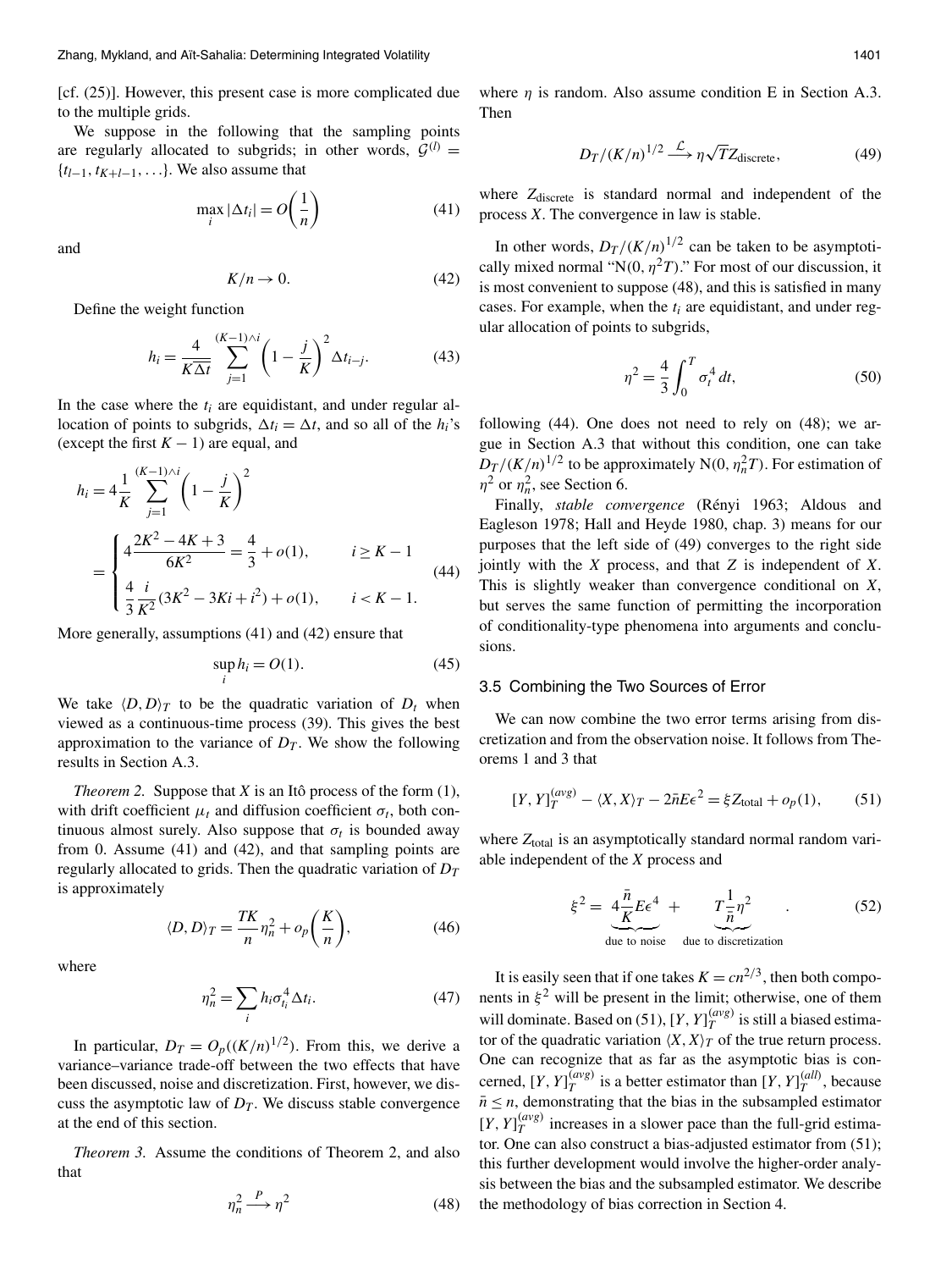# 3.6 The Benefits of Sampling Sparsely: Optimal Sampling Frequency in the Multiple-Grid Case

As in Section 2.3, when the noise is negligible asymptotically, we can search for an optimal  $\bar{n}$  for subsampling to balance the coexistence of the bias and the variance in (51). To reduce the MSE of  $[Y, Y]_T^{(avg)}$ , we set  $\partial MSE/\partial \overline{n} = 0$ . From (52)–(51),<br>bias =  $2\overline{n}E\epsilon^2$  and  $\xi^2 = 4\frac{\overline{n}}{K}E\epsilon^4 + \frac{\overline{n}}{n}\eta^2$ . Then

$$
MSE = bias^2 + \xi^2 = 4(E\epsilon^2)^2 \bar{n}^2 + 4\frac{\bar{n}}{K} E\epsilon^4 + \frac{T}{\bar{n}}\eta^2
$$

$$
= 4(E\epsilon^2)^2 \bar{n}^2 + \frac{T}{\bar{n}}\eta^2 \quad \text{to first order;}
$$

thus the optimal  $\bar{n}^*$  satisfies that

$$
\bar{n}^* = \left(\frac{T\eta^2}{8(E\epsilon^2)^2}\right)^{1/3}.\tag{53}
$$

Therefore, assuming that the estimator  $[Y, Y]_T^{(avg)}$  is adopted, one could benefit from a minimum MSE if one subsamples  $\bar{n}^*$ data in an equidistant fashion. In other words, all  $n$  observations can be used if one uses  $K^*$ ,  $K^* \approx n/\bar{n}^*$ , subgrids. This is in contrast to the drawback of using all of the data in the singlegrid case. The subsampling coupled with aggregation brings out the advantage of using all of data. Of course, for the asymptotics to work, we need  $E\epsilon^2 \to 0$ . Our recommendation, however, is to use the bias-corrected estimator given in Section 4.

# 4. THE FINAL ESTIMATOR: SUBSAMPLING, AVERAGING, AND BIAS CORRECTION **OVER TWO TIME SCALES**

# 4.1 The Final Estimator  $\langle X, X \rangle_T$ : Main Result

In the preceding sections, we have seen that the multigrid estimator  $[Y, Y]^{(avg)}$  is yet another biased estimator of the true integrated volatility  $\langle X, X \rangle$ . In this section we improve the multigrid estimator by adopting bias adjustment. To access the bias, one uses the full grid. As mentioned before, from (22) in the single-grid case (Sec. 2),  $E\epsilon^2$  can be consistently approximated by

$$
\widehat{E\epsilon^2} = \frac{1}{2n} [Y, Y]_T^{(all)}.
$$
\n(54)

Hence the bias of  $[Y, Y]^{(avg)}$  can be consistently estimated by  $2n\widehat{E\epsilon^2}$ . A bias-adjusted estimator for  $\langle X, X \rangle$  thus can be obtained as

$$
\widehat{(X,X)}_T = [Y, Y]_T^{(avg)} - \frac{\bar{n}}{n} [Y, Y]_T^{(all)},
$$
\n(55)

thereby combining the two time scales  $\left(\frac{all}{} \right)$  and  $\left(\frac{avg}{} \right)$ .

To study the asymptotic behavior of  $\overline{(X,X)}_T$ , first note that under the conditions of Theorem A.1 in Section A.2,

$$
\left(\frac{K}{\bar{n}}\right)^{1/2} \left(\widehat{\langle X, X \rangle}_T - [X, X]_T^{(avg)}\right)
$$
\n
$$
= \left(\frac{K}{\bar{n}}\right)^{1/2} \left([Y, Y]_T^{(avg)} - [X, X]_T^{(avg)} - 2\bar{n}E\epsilon^2\right)
$$
\n
$$
- 2(K\bar{n})^{1/2} \left(\widehat{E\epsilon^2} - E\epsilon^2\right)
$$
\n
$$
\xrightarrow{\mathcal{L}} N(0, 8(E\epsilon^2)^2), \tag{56}
$$

where the convergence in law is conditional on  $X$ .

We can now combine this with the results of Section 3.4 to determine the optimal choice of K as  $n \to \infty$ ,

$$
\overline{(X,X)}_T - \langle X,X \rangle_T
$$
\n
$$
= \left( \overline{\langle X,X \rangle}_T - [X,X]_T^{(avg)} \right) + \left( [X,X]_T^{(avg)} - \langle X,X \rangle_T \right)
$$
\n
$$
= O_p \left( \frac{\overline{n}^{1/2}}{K^{1/2}} \right) + O_p(\overline{n}^{-1/2}). \tag{57}
$$

The error is minimized by equating the two terms on the right side of (57), yielding that the optimal sampling step for  $[Y, Y]_T^{(avg)}$  is  $K = O(n^{2/3})$ . The right side of (57) then has order  $O_n(n^{-1/6})$ .

In particular, if we take

$$
K = c n^{2/3},\tag{58}
$$

then we find the limit in  $(57)$ , as follows.

*Theorem 4.* Suppose that  $X$  is an Itô process of form  $(1)$ , and assume the conditions of Theorem 3 in Section 3.4. Suppose that Y is related to X through model (4), and that  $(11)$  is satisfied with  $E\epsilon^2 < \infty$ . Under assumption (58),

$$
n^{1/6}(\overline{(X,X)}_T - \langle X,X \rangle_T)
$$
  
\n
$$
\xrightarrow{\mathcal{L}} N(0, 8c^{-2}(E\epsilon^2)^2) + \eta \sqrt{T}N(0, c)
$$
  
\n
$$
= (8c^{-2}(E\epsilon^2)^2 + c\eta^2 T)^{1/2}N(0, 1),
$$
 (59)

where the convergence is stable in law (see Sec. 3.4).

Proof. Note that the first normal distribution comes from (56) and that the second comes from Theorem 3 in Section 3.4. The two normal distributions are independent because the convergence of the first term in  $(57)$  is conditional on the X process, which is why they can be amalgamated as stated. The requirement that  $E\epsilon^4 < \infty$  (Thm. A.1 in the App.) is not needed, because only a law of large numbers is required for  $M_T^{(1)}$  (see the proof of Thm. A.1) when considering the difference in (56). This finishes the proof.

The estimation of the asymptotic spread  $s^2 = 8c^{-2}(E\epsilon^2)^2 +$  $c\eta^2T$  of  $\widehat{X},\widehat{X}_T$  is deferred to Section 6. It is seen in Section A.1 that for  $K = cn^{2/3}$ , the second-order conditional variance of  $(X, \overline{X})_T$ , given the X process, is given by

$$
\begin{aligned} \text{var}(\widehat{\langle X, X \rangle}_T | X) &= n^{-1/3} c^{-2} 8(E\epsilon^2)^2 \\ &+ n^{-2/3} c^{-1} \big[ 8[X, X]_T^{(avg)} E\epsilon^2 - 2 \, \text{var}(\epsilon^2) \big] \\ &+ o_p(n^{-2/3}). \end{aligned} \tag{60}
$$

The evidence from our Monte Carlo simulations in Section 7 suggests that this correction may matter in small samples, and that the (random) variance of  $\widehat{X}, \widehat{X}_T$  is best estimated by

$$
s^{2} + n^{-2/3}c^{-1}[8[X, X]_{T}^{(avg)}E\epsilon^{2} - 2var(\epsilon^{2})].
$$
 (61)

For the correction term,  $[X, X]_T^{(avg)}$  can be estimated by  $\widehat{\langle X, X \rangle}_T$  itself. Meanwhile, by (23), a consistent estimator of var( $\epsilon^2$ ) is given by

$$
\widehat{\text{var}(\epsilon^2)} = \frac{1}{2n} \sum_{i} (\Delta Y_{t_i})^4 - 4(\widehat{E\epsilon^2})^2
$$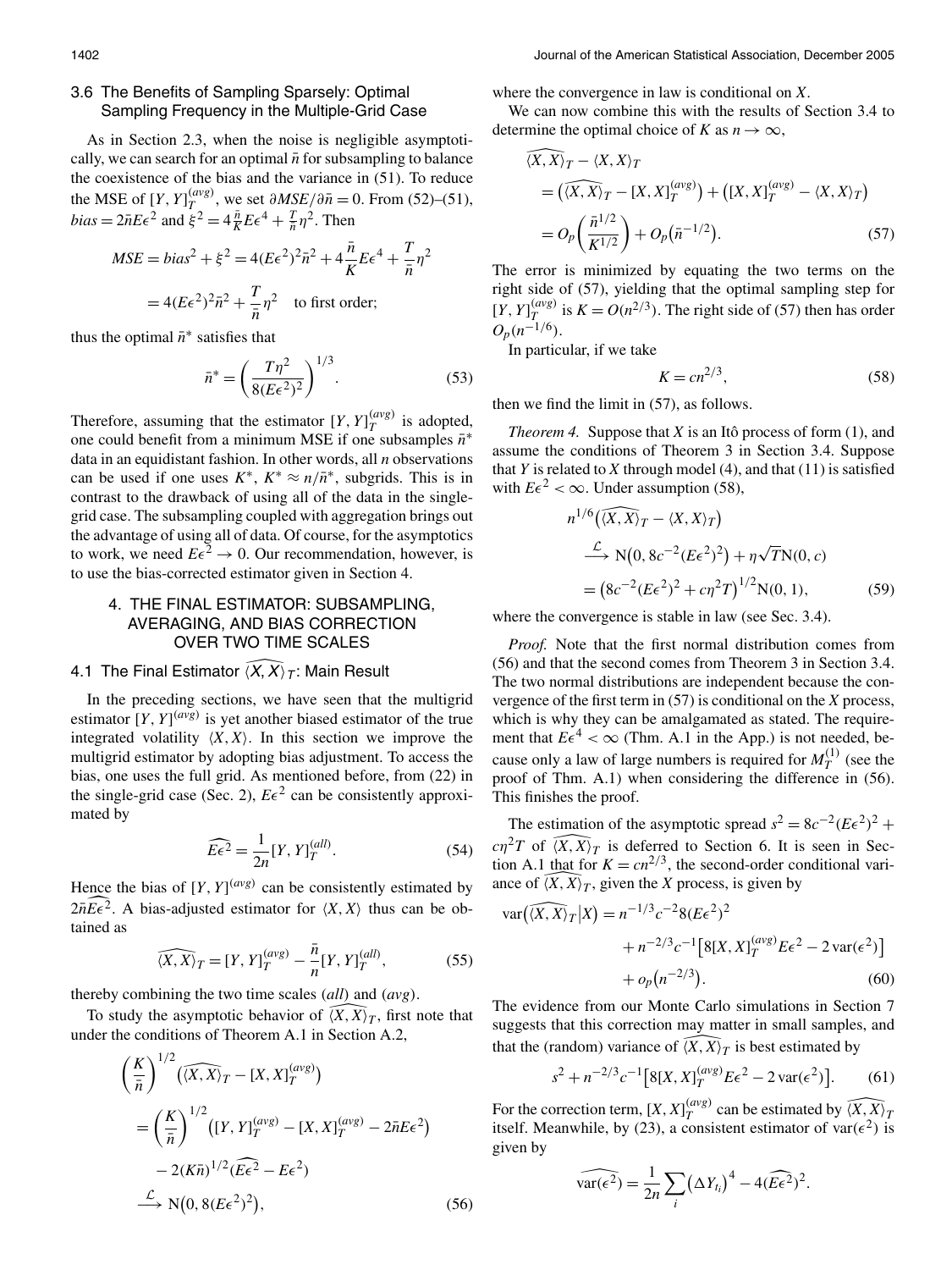# 4.2 Properties of  $(X, X)$   $\tau$ : Optimal Sampling and **Bias Adjustment**

To further pin down the optimal sampling frequency  $K$ , one can minimize the expected asymptotic variance in (59) to obtain

$$
c^* = \left(\frac{16(E\epsilon^2)^2}{T E\eta^2}\right)^{1/3},\tag{62}
$$

which can be consistently estimated from data in past time periods (before time  $t_0 = 0$ ), using  $\widehat{E \epsilon^2}$  and an estimator of  $\eta^2$  (cf. Sec. 6). As mentioned in Section 3.4,  $n^2$  can be taken to be independent of  $K$  as long as one allocates sampling points to grids regularly, as defined in Section 3.2. Hence one can choose  $c$ , and so also  $K$ , based on past data.

*Example 1.* If  $\sigma_t^2$  is constant, and for equidistant sampling and regular allocation to grids,  $\eta^2 = \frac{4}{3}\sigma^4 T$ , then the asymptotic variance in  $(59)$  is

$$
8c^{-2}(E\epsilon^2)^2 + c\eta^2 T = 8c^{-2}(E\epsilon^2)^2 + \frac{4}{3}c\sigma^4 T^2,
$$

and the optimal choice of  $c$  becomes

$$
c_{opt} = \left(\frac{12(E\epsilon^2)^2}{T^2 \sigma^4}\right)^{1/3}.\tag{63}
$$

In this case, the asymptotic variance in  $(59)$  is

$$
2(12(E\epsilon^2)^2)^{1/3} (\sigma^2T)^{4/3}.
$$

One can also, of course, estimate  $c$  to minimize the actual asymptotic variance in (59) from data in the current time period  $(0 \lt t \lt T)$ . It is beyond the scope of this article to consider whether such a device for selecting the frequency has any impact on our asymptotic results.

In addition to large-sample arguments, one can study  $(X, X)$ from a "smallish" sample standpoint. We argue in what follows that one can apply a bias-type adjustment to get

$$
\widehat{\langle X, X \rangle}_T^{(adj)} = \left(1 - \frac{\bar{n}}{n}\right)^{-1} \widehat{\langle X, X \rangle}_T. \tag{64}
$$

The difference from the estimator in (55) is of order  $O_p(\bar{n}/n) = O_p(K^{-1})$ , and thus the two estimators behave the same as the asymptotic order that we consider. The estimator (64), however, has the appeal of being, in a certain way, "unbiased," as follows. For arbitrary  $(a, b)$ , consider all estimators of the form

$$
\widehat{\langle X, X \rangle}_T^{(adj)} = a[Y, Y]_T^{(avg)} - b\frac{n}{n}[Y, Y]_T^{(all)}.
$$

Then, from  $(18)$  and  $(35)$ ,

$$
E((X, X)_T^{(adj)} | X \text{ process})
$$
  
=  $a([X, X]_T^{(avg)} + 2\bar{n}E\epsilon^2) - b\frac{\bar{n}}{n}([X, X]_T^{(all)} + 2nE\epsilon^2)$   
=  $a[X, X]_T^{(avg)} - b\frac{\bar{n}}{n}[X, X]_T^{(all)} + 2(a - b)\bar{n}E\epsilon^2$ .

It is natural to choose  $a = b$  to completely remove the effect of  $E\epsilon^2$ . Also, following Section 3.4, both  $[X, X]_T^{(avg)}$  and  $[X, X]_{\tau}^{(all)}$  are asymptotically unbiased estimators of  $\langle X, X \rangle_{\tau}$ . Hence one can argue that one should take  $a(1 - \bar{n}/n) = 1$ , yielding  $(64)$ .

Similarly, an adjusted estimator of  $E\epsilon^2$  is given by

$$
\widehat{E\epsilon^2}^{(adj)} = \frac{1}{2}(n - \bar{n})^{-1} ([Y, Y]_T^{(all)} - [Y, Y]_T^{(avg)}),
$$
(65)

which satisfies that  $E(\widehat{E\epsilon^2}^{(adj)}|X \text{ process}) = E\epsilon^2 + \frac{1}{2}(n - \bar{n})^{-1}([X, X]_T^{(all)} - [X, X]_T^{(avg)})$  and thus is unbiased to high order. As for the asymptotic distribution, one can see from Theorem A.1 in the Appendix that

$$
\widehat{E\epsilon^2}^{(adj)} - E\epsilon^2
$$
  
=  $(\widehat{E\epsilon^2} - E\epsilon^2)(1 + O(K^{-1})) + O_p(Kn^{-3/2})$   
=  $\widehat{E\epsilon^2} - E\epsilon^2 + O_p(n^{-1/2}K^{-1}) + O_p(Kn^{-3/2})$   
=  $\widehat{E\epsilon^2} - E\epsilon^2 + O_p(n^{-5/6}),$ 

from (58). It follows that  $n^{1/2}(\widehat{E\epsilon^2} - E\epsilon^2)$  and  $n^{1/2}(\widehat{E\epsilon^2}^{(adj)} - E\epsilon^2)$  $E\epsilon^2$ ) have the same asymptotic distribution.

# 5. EXTENSION TO MULTIPLE PERIOD INFERENCE

For a given family  $A = \{G^{(k)}, k = 1, ..., K\}$ , we denote

$$
\widehat{\langle X, X \rangle_t} = [Y, Y]_t^{(avg)} - \frac{\bar{n}}{n} [Y, Y]_t^{(all)},
$$
\n(66)

where, as usual,  $[Y, Y]_t^{(all)} = \sum_{t_{i+1} \le t} (\Delta Y_{t_i})^2$  and  $[Y, Y]_t^{(avg)} =$  $\frac{1}{K}\sum_{k=1}^{K} [Y, Y]_{t}^{(k)}$ , with

$$
[Y, Y]_{t}^{(k)} = \sum_{t_i, t_{i,+} \in \mathcal{G}^{(k)}, t_{i,+} \leq t} (Y_{t_i,+} - Y_{t_i})^2.
$$

To estimate  $(X, X)$  for several discrete time periods, say  $[0, T_1], [T_1, T_2], \ldots, [T_{M-1}, T_M],$  where M is fixed, this amounts to estimating  $\langle X, X \rangle_{T_m} - \langle X, X \rangle_{T_{m-1}} = \int_{T_{m-1}}^{T_m} \sigma_u^2 du$ , for  $m = 1, ..., M$ , and the obvious estimator is  $\widehat{(X,X)}_{T_m}$  –  $\widehat{\langle X, X\rangle}_{T_{m-1}}$ .

To carry out the asymptotics, let  $n_m$  be the number of points in the *m*th time segment and, similarly, let  $K_m = c_m n_m^{2/3}$ , where  $c_m$  is a constant. Then  $\{n_m^{1/6}(\widehat{(X,X)}_{T_m} - \widehat{(X,X)}_{T_{m-1}} - \widehat{(X,X)}_{T_{m-1}}\}$  $\int_{T_{m-1}}^{T_m} \sigma_u^2 du$ ,  $m = 1, ..., M$ } converge stably to  $\{ (8c_m^{-2} (E \epsilon^2))^2 +$  $c_m \eta_m^2 (T_m - T_{m-1}))^{1/2} Z_m$ , where the  $Z_m$  are iid standard normals, independent of the underlying process, and  $\eta_m^2$  is the limit  $\eta^2$  (Thm. 3) for time period m. In the case of equidistant  $t_i$  and regular allocation of sample points to grids,  $\eta_m^2 =$  $rac{4}{3} \int_{T_{m-1}}^{T_m} \sigma_u^4 du.$ 

In other words, the one-period asymptotics generalize straightforwardly to the multiperiod case. This is because  $\widehat{\langle X, X \rangle}_{T_m} - \widehat{\langle X, X \rangle}_{T_{m-1}} - \int_{T_{m-1}}^{T_m} \sigma_u^2 du$  has, to first order, a martingale structure. This can be seen in the Appendix.

An advantage of our proposed estimator is that if  $\epsilon_{t_i}$  has different variance in different time segments, say var $(\epsilon_{t_i})$  =  $(E\epsilon^2)_m$  for  $t_i \in (T_{m-1}, T_m]$ , then both consistency and asymptotic (mixed) normality continue to hold, provided that one replaces  $E\epsilon^2$  by  $(E\epsilon^2)_m$ . This adds a measure of robustness to the procedure. If one were convinced that  $E\epsilon^2$  were the same across time segments, then an alternative estimator would have the form

$$
\widehat{\langle X, X \rangle}_t = [Y, Y]_t^{(avg)} - \left(\frac{1}{K} \# \{t_{i+1} \le t\} - 1\right) \frac{1}{n} [Y, Y]_T^{(all)}
$$
  
for  $t = T_1, ..., T_M$ . (67)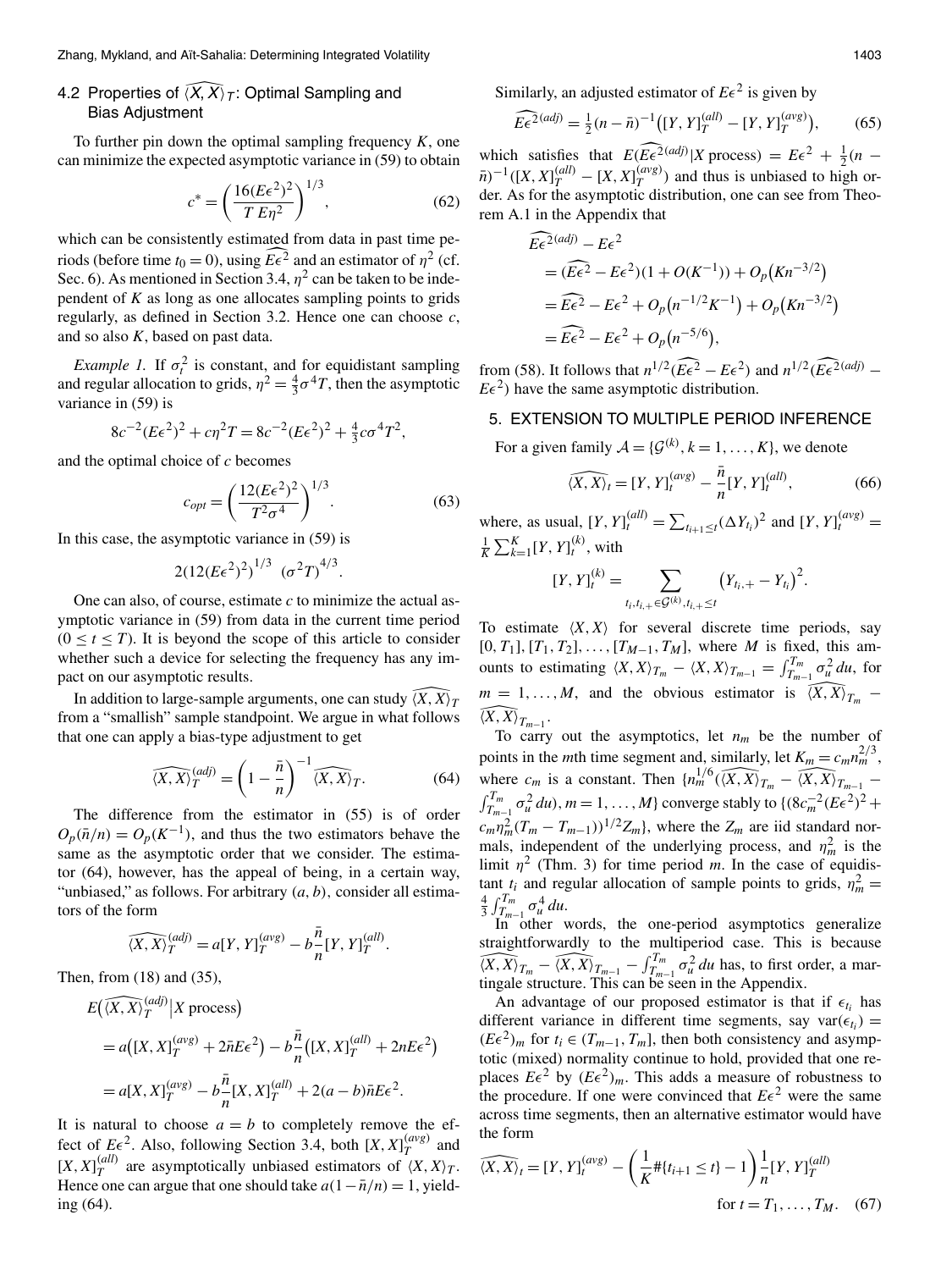However, the errors  $\widehat{\langle X, X \rangle}_{T_m} - \widehat{\langle X, X \rangle}_{T_{m-1}} - \int_{T_{m-1}}^{T_m} \sigma_u^2 du$  in this case are not asymptotically independent. Note that for  $T = T_m$ , both candidates (66) and (67) for  $\overline{(X, X)}_t$  coincide with the quantity in (55).

# 6. ESTIMATING THE ASYMPTOTIC VARIANCE OF  $\widehat{\langle X, X \rangle}_T$

In the one-period case, the main goal is to estimate the asymptotic variance  $s^2 = 8c^{-2}(E\epsilon^2)^2 + c\eta^2 T$  [cf. (58) and (59)]. The multigrid case is a straightforward generalization, as indicated in Section 5.

Here, we are concerned only with the case where the points  $t_i$ are equally spaced ( $\Delta t_i = \Delta t$ ) and are regularly allocated to the grids  $A_1 = \{G^{(k)}, k = 1, ..., K_1\}$ . A richer set of ingredients are required to find the spread than to just estimate  $(X, \overline{X})_T$ . To implement the estimator, we create an additional family  $A_2 = \{G^{(k,i)}, k = 1, ..., K_1, i = 1, ..., I\}$  of grids where  $G^{(k,i)}$ contains every *I*th point of  $G^{(k)}$ , starting with the *i*th point. We assume that  $K_1 \sim c_1 n^{2/3}$ . The new family then consists of  $K_2 \sim c_2 n^{2/3}$  grids, where  $c_2 = c_1 I$ .

In addition, we need to divide the time line into segments,  $(T_{m-1}, T_m]$ , where  $T_m = \frac{m}{M}T$ . For the purposes of this discussion,  $M$  is large but finite. We now get an initial estimator of spread as

$$
\hat{s}_0^2 = n^{1/3} \sum_{m=1}^{M} \left( \widehat{\langle X, X \rangle}^{K_1}_{T_m} - \widehat{\langle X, X \rangle}^{K_1}_{T_{m-1}} - \left( \widehat{\langle X, X \rangle}^{K_2}_{T_m} - \widehat{\langle X, X \rangle}^{K_2}_{T_{m-1}} \right) \right)^2,
$$

where  $\langle X, X \rangle_t^{K_i}$  is the estimator (66) using the grid family *i*,  $i = 1, 2.$ 

Using the discussion in Section 5, we can show that

$$
\hat{s}_0^2 \approx s_0^2,\tag{68}
$$

where, for  $c_1 \neq c_2$   $(I \neq 1)$ ,

$$
s_0^2 = 8(E\epsilon^2)^2(c_1^{-2} + c_2^{-2} - c_1^{-1}c_2^{-1}) + (c_1^{1/2} - c_2^{1/2})^2 T\eta^2
$$
  
= 8(E\epsilon^2)^2c\_1^{-2}(1 + I^{-2} - I^{-1}) + c\_1(I^{1/2} - 1)^2 T\eta^2. (69)

In (68), the symbol " $\approx$ " denotes first convergence in law as  $n \to \infty$ , and then a limit in probability as  $M \to \infty$ . Because  $E\epsilon^2$  can be estimated by  $\widehat{E\epsilon^2} = [Y, Y]^{(all)}/2n$ , we can put hats on  $s_0^2$ ,  $(E\epsilon^2)^2$ , and  $\eta^2$  in (69) to obtain an estimator of  $\eta^2$ . Similarly,

$$
s^{2} = 8(E\epsilon^{2})^{2} \left( c^{-2} - \frac{c(c_{1}^{-2} + c_{2}^{-2} - c_{1}^{-1}c_{2}^{-1})}{(c_{1}^{1/2} - c_{2}^{1/2})^{2}} \right)
$$
  
+ 
$$
\frac{c}{(c_{1}^{1/2} - c_{2}^{1/2})^{2}} s_{0}^{2}
$$
  
= 
$$
8 \left( c^{-2} - c c_{1}^{-3} \frac{I^{-2} - I^{-1} + 1}{(I^{1/2} - 1)^{2}} \right) (E\epsilon^{2})^{2}
$$
  
+ 
$$
\frac{c}{c_{1}} \frac{1}{(I^{1/2} - 1)^{2}} s_{0}^{2}, \tag{70}
$$

where  $c \sim K n^{-2/3}$ , where K is the number of grids used originally to estimate  $\langle X, X \rangle_T$ .

Table 1. Coefficients of  $(\widehat{E \epsilon^2})^2$  and  $\hat{s}^2$  When  $c_1 = c$ 

|   | $coeff(s_0^2)$ | $coeff((E\epsilon^2)^2)$ |  |
|---|----------------|--------------------------|--|
| 3 | 1.866          | $-3.611c^{-2}$           |  |
| 4 | 1.000          | $1.5000c^{-2}$           |  |

Normally, one would take  $c_1 = c$ . Hence an estimator  $\hat{s}^2$  can be found from  $\hat{s}_0^2$  and  $\widehat{E\epsilon^2}$ . When  $c_1 = c$ , we argue that the optimal choice is  $\ddot{l} = 3$  or 4, as follows. The coefficients in (70) become

and

$$
\mathrm{coeff}(s_0^2) = (I^{1/2} - 1)^{-2}
$$

$$
\mathrm{coeff}((E\epsilon^2)^2) = 8c^{-2}(I^{1/2} - 1)^{-2}f(I),
$$

where  $f(I) = I - 2I^{1/2} - I^{-2} + I^{-1}$ . For  $I > 2$ ,  $f(I)$  is increasing, and  $f(I)$  crosses 0 for I between 3 and 4. These, therefore, are the two integer values of  $I$  that give the lowest ratio of coeff $((E\epsilon^2)^2)/\text{coeff}(s_0^2)$ . Using  $I = 3$  or 4, therefore, would maximally insulate against  $(\widehat{E\epsilon^2})^2$  dominating over  $\hat{s}_0^2$ . This is desirable, because  $\hat{s}_0^2$  is the estimator of carrying the information about  $\eta^2$ . Numerical values for the coefficients are given in Table 1. If c were such that  $(E\epsilon^2)^2$  still overwhelms  $\hat{s}_0^2$ , then a choice of  $c_1 \neq c$  should be considered.

# 7. MONTE CARLO EVIDENCE

In this article we have discussed five approaches to dealing with the impact of market microstructure noise on realized volatility. In this section we examine the performance of each approach in simulations, and compare the results with those predicted by the aforementioned asymptotic theory.

## 7.1 Simulations Design

We use the stochastic volatility model of Heston (1993) as our data-generating process,

$$
dX_t = (\mu - v_t/2) dt + \sigma_t dB_t \tag{71}
$$

and

$$
dv_t = \kappa (\alpha - v_t) dt + \gamma v_t^{1/2} dW_t, \qquad (72)
$$

where  $v_t = \sigma_t^2$ . We assume that the parameters  $(\mu, \kappa, \alpha, \gamma)$ and  $\rho$ , the correlation coefficient between the two Brownian motions  $B$  and  $W$ , are constant in this model. We also assume Feller's condition  $2\kappa \alpha \geq \gamma^2$ , to make the zero boundary unattainable by the volatility process.

We simulate  $M = 25{,}000$  sample paths of the process using the Euler scheme at a time interval  $\Delta t = 1$  second, and set the parameter values at values reasonable for a stock:  $\mu = .05$ ,  $\kappa = 5$ ,  $\alpha = .04$ ,  $\gamma = .5$ , and  $\rho = -.5$ . As for the market microstructure noise  $\epsilon$ , we assume that it is Gaussian and small. Specifically, we set  $(E\epsilon^2)^{1/2}$  = .0005 (i.e., the standard deviation of the noise is .05% of the value of the asset price). We purposefully set this value to be smaller than the values calibrated using the empirical market microstructure literature.

On each simulated sample path, we estimate  $\langle X, X \rangle_T$  over  $T = 1$  day (i.e.,  $T = 1/252$ , because the parameter values are all annualized) using the five estimation strategies described earlier:  $[Y, Y]_T^{(all)}$ ,  $[Y, Y]_T^{(sparse)}$ ,  $[Y, Y]_T^{(sparse, opt)}$ ,  $[Y, Y]_T^{(avg)}$ , and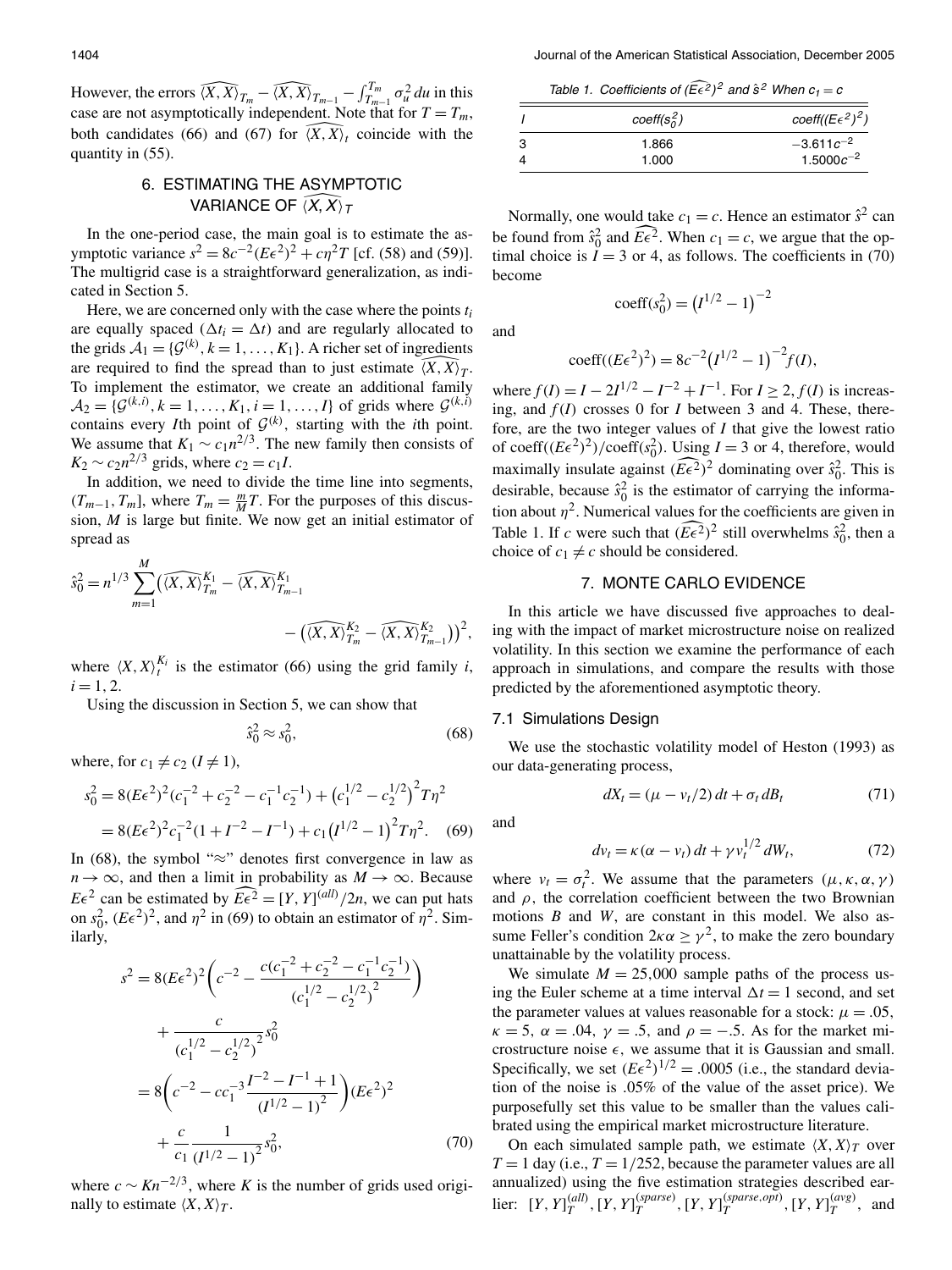finally,  $\widehat{\langle X, X \rangle}_T^{(adj)}$ . We assume that a day consists of 6.5 hours of open trading, as is the case on the NYSE and NASDAQ. For the fourth-best estimator, we represent this approach using sparse sampling at a frequency of once every 5 minutes.

# 7.2 Simulations Results

Table 2 reports the simulation results for the five estimation strategies. For each estimator, the bias is calculated as E [estimator  $-\langle X, X \rangle_T$ ]. The variance row reports the quantity

$$
E\bigg[\text{var}\bigg(\text{estimator} - \langle X, X \rangle_T \bigg| \int_0^T \sigma_t^2 dt, \int_0^T \sigma_t^4 dt \bigg)\bigg].\tag{73}
$$

The rows marked "relative" report the corresponding results in percentage terms, that is, for

estimator 
$$
-\langle X, X \rangle_T
$$
  
 $\langle X, X \rangle_T$ 

Note that although the convergence of the discretization error is stable as opposed to conditional, (73) seems like a reasonable stand-in for the theoretical quantity under consideration.

In each case, "small sample" represents the average value over the  $M$  simulated paths, and "asymptotic" refers to the value predicted by our theory. The noise parts of the asymptotic variances are taken to include the relevant second-order terms, as given by  $(20)$ ,  $(37)$ , and  $(60)$ , yielding spreads like (in the latter case) (61). The small-sample variance is computed by binning the results of the simulations according to the values of the pair  $(\int_0^T \sigma_t^2 dt, \int_0^T \sigma_t^4 dt)$ , calculating the variance within each bin, and then averaging across the bins, weighted by the number of elements in each bin.

Comparing the rows showing small-sample results to their asymptotic predictions, we see that the asymptotic theory provides a good approximation to the first two moments of the small-sample distribution of the five estimators. Comparing across columns, we see that the differences between the five estimators are quite large. As expected, the naive fifth-best strategy produces disastrous results. The first-best strategy results in a large decrease of root MSE (RMSE) relative to the others, including in particular the fourth-best strategy, which is the approach currently used in most of the empirical literature. But, at least for the parameter values used here, determining the optimal sampling frequency (the sparse optimal, or third-best, strategy) results in a modest improvement over the arbitrary selection of a sampling frequency (the sparse, or fourth-best, strategy). Using all of the data as in the subsampled and averaged estimator (second-best), but especially the bias correction by combining two time scales as in our first-best approach, is where the major practical improvements reside.

It may seem surprising that the variance of the estimator is reduced so much from the second to first-best estimator. After all, if one sets  $c = Kn^{-2/3}$ , then the asymptotic normal term in  $(7)$  becomes

$$
\frac{1}{n^{1/6}} \left[ \underbrace{\frac{4}{c^2} (E\epsilon^4)}_{\text{due to noise}} + \underbrace{c\frac{4T}{3} \int_0^T \sigma_t^4 dt}_{\text{due to discretization}} \right]^{1/2} Z_{\text{total}}.
$$

This is quite similar to the error term in (9). However, the  $c$  for the second-best estimator is chosen by  $(8)$ , whereas for the first-best case it is given by  $(10)$ . The two optima are very different because for the second-best estimator, it is chosen by a bias-variance trade-off, whereas for the first-best estimator. it is chosen to minimize the asymptotic variance. From this standpoint, it is quite reasonable for the first-best estimator to also have substantially better asymptotic variance. In fact, from  $(8)$  and  $(10)$ , it is easy to see that for the optimal choices,

$$
c_{\text{second best}}^* = n^{1/3} 2^{-1/3} \left( \frac{E\epsilon^4}{E(\epsilon^2)^2} \right)^{1/3} c_{\text{first best}}^*
$$

whence the total variance is in fact quite different for the two estimators.

Figure 1 shows the small-sample and asymptotic RMSE of the  $[Y, Y]_{T}^{(sparse)}$  estimator as a function of the subsampling interval, illustrating the minimization problem studied in Section 2.3. Finally, Figure 2 shows the standardized distribution of the first-best estimator obtained from the simulations (histogram) and the corresponding asymptotic distribution predicted by our theory (solid line). Due to the effect of bias, the distributions of the fifth-to second-best estimators are irrelevant, because they cannot be used to set intervals for the volatility.

#### 8. DISCUSSION

In this work we have quantified and corrected the effect of noise on the nonparametric assessment of integrated volatility. In the setting of high-frequency data, the usual financial practice is to use sparse sampling, in other words, throwing

|                                | Fifth-best                 | Fourth-best                          | Third-best                                      | Second-best               | First-best                                     |
|--------------------------------|----------------------------|--------------------------------------|-------------------------------------------------|---------------------------|------------------------------------------------|
|                                | [Y, Y] $_T^{\text{(all)}}$ | [ Y, Y] $_{{\cal T}}^{\rm (sparse)}$ | [ $Y$ , $Y$ ] $_T^{\left( sparse,\ opt\right)}$ | [ Y , Y] $_T^{\rm (avg)}$ | $\langle \widehat{X,X} \rangle^{(adj)}_{\tau}$ |
| Small-sample bias              | $1.1699 \times 10^{-2}$    | $3.89 \times 10^{-5}$                | $2.18 \times 10^{-5}$                           | $1.926 \times 10^{-5}$    | $2 \times 10^{-8}$                             |
| Asymptotic bias                | $1.1700 \times 10^{-2}$    | $3.90 \times 10^{-5}$                | $2.20 \times 10^{-5}$                           | $1.927 \times 10^{-5}$    | 0                                              |
| Small-sample variance          | $1.791 \times 10^{-8}$     | $1.4414\times10^{-9}$                | $1.59 \times 10^{-9}$                           | $9.41 \times 10^{-10}$    | $9 \times 10^{-11}$                            |
| Asymptotic variance            | $1.788 \times 10^{-8}$     | $1.4409\times10^{-9}$                | $1.58 \times 10^{-9}$                           | $9.37 \times 10^{-10}$    | $8 \times 10^{-11}$                            |
| Small-sample RMSE              | $1.1699 \times 10^{-2}$    | $5.437\times10^{-5}$                 | $4.543 \times 10^{-5}$                          | $3.622 \times 10^{-5}$    | $9.4 \times 10^{-6}$                           |
| Asymptotic RMSE                | $1.1700 \times 10^{-2}$    | $5.442 \times 10^{-5}$               | $4.546 \times 10^{-5}$                          | $3.618 \times 10^{-5}$    | $8.9 \times 10^{-6}$                           |
| Small-sample relative bias     | 182                        | .61                                  | .18                                             | .15                       | $-.00045$                                      |
| Small-sample relative variance | 82,502                     | 1.15                                 | .11                                             | .053                      | .0043                                          |
| Small-sample relative RMSE     | 340                        | 1.24                                 | .37                                             | .28                       | .065                                           |

Table 2. Monte Carlo Simulations for the Five Estimation Strategies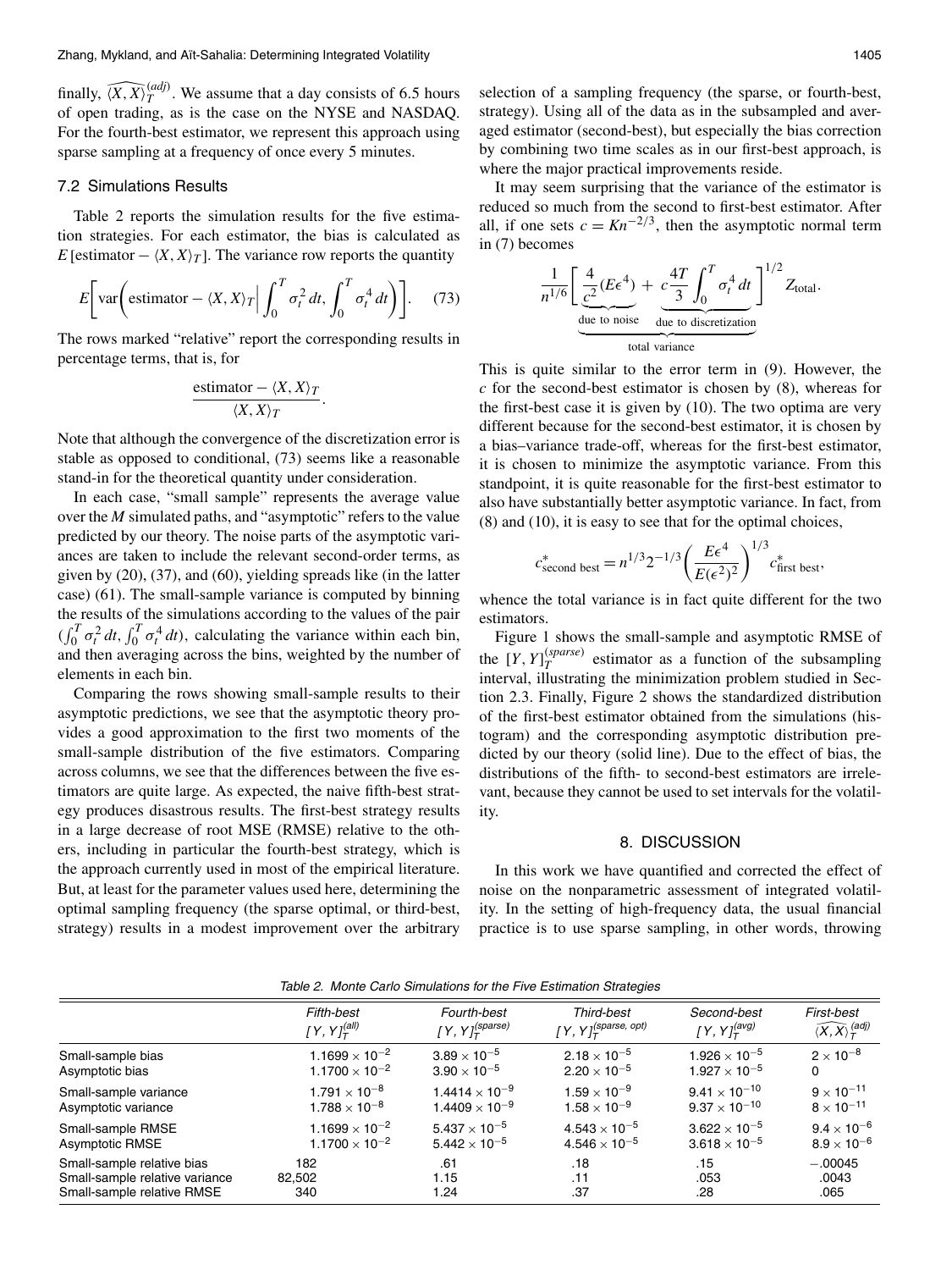

Figure 1. RMSE of the Sparse Estimator as a Function of the Subsampling Frequency (■RMSE small sample: - --RMSE asymptotic).

away most of the available data. We have argued that this is caused by not incorporating the noise in the model. Although it is statistically unsound to throw away data, we have shown that it is possible to build on this practice to construct estimators that make statistical sense.

Specifically, we have found that the usual realized volatility mainly estimates the magnitude of the noise term rather than anything to do with volatility. An approach built on separating the observations into multiple "grids" lessens this problem. We found that the best results can be obtained by combining the usual ("single-grid") realized volatility with the multiple-gridbased device. This gives an estimator that is approximately unbiased; we have also shown how to assess the (random) variance of this estimator. We also show that for our most recommended procedure, the optimal number of multiple grids is of order  $O(n^{2/3})$  (see Sec. 4). Most of the development is in the context of finding the integrated volatility over one time period; at the end, we extend this to multiple periods. Also, in the case where the noise can be taken to be almost negligible, we provide a way of optimizing the sampling frequency if one wishes to use the classical "realized volatility" or its multigrid extension.

One important message of the article is that any time one has an impulse to sample sparsely, one can always do better with a multigrid method, regardless of the model or the quantity being estimated.



Figure 2. Asymptotic and Small-Sample Standardized Distributions of the First-Best Estimator.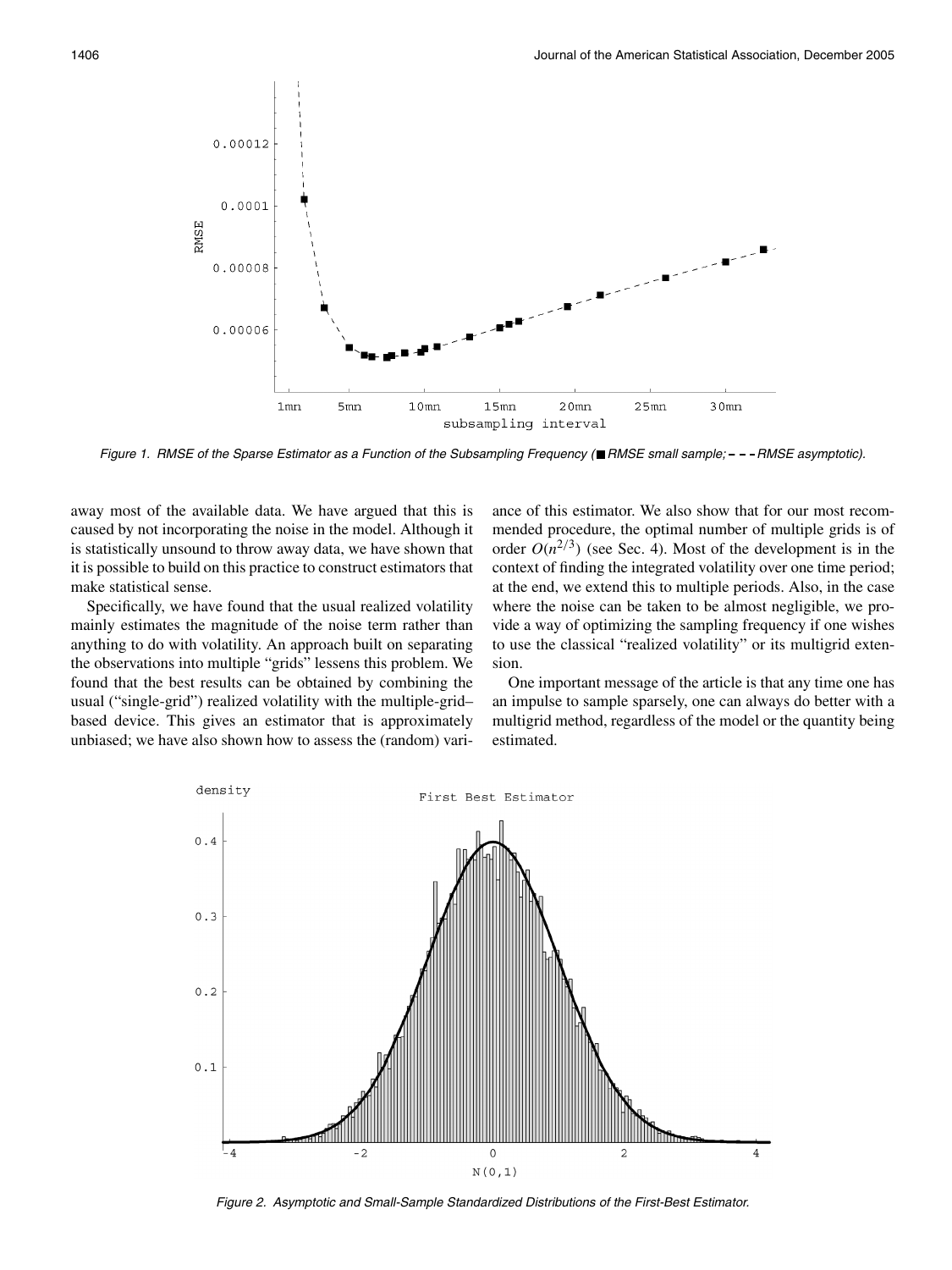Our results in this article cover the case where the latent  $X$ follows the Itô process model (1). Theorem 1 remains true under the assumption that  $X$  is a general semimartingale, that is, a process X that can also have jumps. This follows because the proof of Lemma A.2 remains true for general semimartingale  $X$ (Jacod and Shiryaev 2003, thm. I.4.47, p. 52). Also, apart from using Lemma A.2, Theorem A.1 is unrelated to the nature of the  $X$  process. As far as the effect of jumps on the discretization effect is concerned, it should be noted that consistency holds, as follows. When  $X$  is a general semimartingale, then for any sequence of grids  $\mathcal{H}_n$  so that (41) holds,  $[X, X]^{\mathcal{H}_n}$  converges to the continuous-time quadratic variation of  $X$ , that is,

$$
\int_0^T \sigma_t^2 dt + \sum_{0 \le t \le T} (\text{jump of } X \text{ at } t^2)
$$
 (74)

(cf. Jacod and Shiryaev 2003, thm. I.4.47, p. 52). In particular, this also applies to subgrids under the regularity conditions that we have discussed. Furthermore, by extension of the same proof,  $[X, X]^{(avg)}$  also converges to (74). From the same argument, so does  $(X, X)$ . In this sense, the two-scales estimator is robust to jumps.

# **APPENDIX: PROOFS OF RESULTS**

When the total grid G is considered, we use  $\sum_{i=1}^{n-1}$ ,  $\sum_{t_{i+1} \leq T}$ , and  $\sum_{t_i \in G}$  interchangeably in the following proofs. Also, we write "|X" to indicate expressions that are conditional on the entire  $X$  process.

# A.1 Variance of  $[Y, Y]_T$  Given the X Process

Here we calculate explicitly the variance in (19), from which the stated approximation follows. The explicit remainder term is also used for (36). Let a partition of [0, T] be  $0 = t_0 \le t_1 \le \cdots \le t_n = T$ . Under assumption (11),

$$
var([Y, Y]_T^{(all)} | X) = var \left[ \sum_{t_{i+1} \le T} (\Delta Y_{t_i})^2 | X \right]
$$
  
= 
$$
\underbrace{\sum_{t_{i+1} \le T} var[(\Delta Y_{t_i})^2 | X]}_{I_T}
$$
  
+ 
$$
2 \underbrace{\sum_{t_{i+1} \le T} cov[(\Delta Y_{t_{i-1}})^2, (\Delta Y_{t_i})^2 | X]}_{II_T}
$$

because  $\Delta Y_{t_i} = \Delta X_{t_i} + \Delta \epsilon_{t_i}$  is 1 dependent given X process,

$$
\operatorname{var}[(\Delta Y_{t_i})^2 | X] = \kappa_4 (\Delta Y_{t_i} | X) + 2[\operatorname{var}(\Delta Y_{t_i} | X)]^2 + 4[E(\Delta Y_{t_i} | X)]^2 \operatorname{var}(\Delta Y_{t_i} | X) + 4E(\Delta Y_{t_i} | X)\kappa_3 (\Delta Y_{t_i} | X) = \kappa_4 (\Delta \epsilon_{t_i}) + 2[\operatorname{var}(\Delta \epsilon_{t_i})]^2 + 4(\Delta X_{t_i})^2 \operatorname{var}(\Delta \epsilon_{t_i}) + 4(\Delta X_{t_i})\kappa_3 (\Delta \epsilon_{t_i}) \quad \text{(under Assumption 11)} = 2\kappa_4(\epsilon) + 8(E\epsilon^2)^2 + 8(\Delta X_{t_i})^2 E\epsilon^2,
$$

and because  $\kappa_3(\Delta \epsilon_{t_i}) = 0$ . The  $\kappa$ 's are the cumulants of the relevant order,

$$
\kappa_1(\epsilon) = 0,
$$
  $\kappa_2(\epsilon) = \text{var}(\epsilon) = E(\epsilon^2),$   
\n $\kappa_3(\epsilon) = E\epsilon^3,$  and  $\kappa_4(\epsilon) = E(\epsilon^4) - 3(E\epsilon^2)^2.$  (A.1)

So  $I_T = n(2\kappa_4(\epsilon) + 8(E\epsilon^2)^2) + 8[X,X]_T^{(all)}E\epsilon^2$ . Similarly, for the covariance.

$$
\begin{split}\n&\text{cov}\big[\big(\Delta Y_{t_{i-1}}\big)^2, \big(\Delta Y_{t_i}\big)^2|X\big] \\
&=\text{cov}\big[\big(\Delta\epsilon_{t_{i-1}}\big)^2, \big(\Delta\epsilon_{t_i}\big)^2\big]+4\big(\Delta X_{t_{i-1}}\big)\big(\Delta X_{t_i}\big)\text{cov}\big(\Delta\epsilon_{t_{i-1}}, \Delta\epsilon_{t_i}\big) \\
&+2\big(\Delta X_{t_{i-1}}\big)\text{cov}\big[\Delta\epsilon_{t_{i-1}}, \big(\Delta\epsilon_{t_i}\big)^2\big] \\
&+2\big(\Delta X_{t_i}\big)\text{cov}\big[\big(\Delta\epsilon_{t_{i-1}}\big)^2, \Delta\epsilon_{t_i}\big] \\
&=\kappa_4(\epsilon)+2(E\epsilon^2)^2-4\big(\Delta X_{t_{i-1}}\big)\big(\Delta X_{t_i}\big)\kappa_2(\epsilon) \\
&-2\big(\Delta X_{t_i}\big)\kappa_3(\epsilon)+2\big(\Delta X_{t_{i-1}}\big)\kappa_3(\epsilon),\n\end{split} \tag{A.2}
$$

because of  $(A.1)$ .

Thus, assuming the coefficients in (A.2),

$$
II_T = 2(n-1)\left(\kappa_4(\epsilon) + 2(E\epsilon^2)^2\right)
$$
  
-  $8E\epsilon^2 \sum_{t_{i+1}\leq T} \left(\Delta X_{t_{i-1}}\right)\left(\Delta X_{t_i}\right) - 4\kappa_3(\epsilon)\left(\Delta X_{t_{n-1}} - \Delta X_{t_0}\right).$ 

Amalgamating the two expressions, one obtains

$$
\begin{split} \text{var}([Y, Y]_{T}^{(all)} | X) \\ &= n(2\kappa_{4}(\epsilon) + 8(E\epsilon^{2})^{2}) + 8[X, X]_{T}^{(all)} E\epsilon^{2} \\ &+ 2(n-1)(\kappa_{4}(\epsilon) + 2(E\epsilon^{2})^{2}) \\ &- 8E\epsilon^{2} \sum (\Delta X_{t_{i-1}})(\Delta X_{t_{i}}) - 4\kappa_{3}(\epsilon)(\Delta X_{t_{n-1}} - \Delta X_{t_{0}}) \\ &= 4nE\epsilon^{4} + R_{n}, \end{split} \tag{A.3}
$$

where the remainder term  $R_n$  satisfies

$$
R_n| \leq 8E\epsilon^2[X, X]_T + 2(\kappa_4(\epsilon) + 2(E\epsilon^2)^2)
$$
  
+  $8E\epsilon^2 \Big| \sum (\Delta X_{t_{i-1}}) \Big| |(\Delta X_{t_i})| + 4|\kappa_3(\epsilon)| (|\Delta X_{t_{n-1}}| + |\Delta X_{t_0}|)$   
 $\leq 16E\epsilon^2[X, X]_T^{(all)} + 2(\kappa_4(\epsilon) + 2(E\epsilon^2)^2)$   
+  $2|\kappa_3(\epsilon)|(2 + [X, X]_T)$  (A.4)

by the Cauchy–Schwarz inequality and because  $|x| \le (1 + x^2)/2$ . Because  $[X, X]_T^{(all)} = O_p(1)$ , (19) follows.

Under slightly stronger conditions (e.g.,  $|\mu_t|$  and  $\sigma_t$  are bounded above by a constant),  $\sum (\Delta X_{t_{i-1}})(\Delta X_{t_i})$  is a near-martingale and of order  $O_p(n^{-1/2})$ , and, similarly,  $\Delta X_{t_{n-1}} - \Delta X_{t_0} = O_p(n^{-1/2})$ , from which (20) follows.

Similarly, to obtain a higher-order approximation to the variance of the estimator  $\overline{(X,X)}_T$ , note that

$$
\widehat{\langle X, X \rangle}_T - \langle X, X \rangle_T = \left( [Y, Y]_T^{(avg)} - \frac{1}{K} [Y, Y]_T^{(all)} - [X, X]_T^{(avg)} \right)
$$

$$
+ \left( [X, X]_T^{(avg)} - \langle X, X \rangle_T \right). \quad (A.5)
$$

Now recalling (20) and (37) and, in addition,

 $cov([Y, Y]^{(all)}, [Y, Y]^{(avg)}|X)$ 

$$
=2(E\epsilon^4-(E\epsilon^2)^2)\left(2\bar{n}-\frac{1}{K}\right)+8E\epsilon^2[X,X]_T^{(all)}\frac{1}{K}+o_p\left(\frac{1}{K}\right)
$$

we see that

 $\mathbf{v}$ 

$$
ar(\overline{X}, \overline{X})_T | X)
$$
  
=  $var([Y, Y]_T^{(avg)} | X) + \frac{1}{K^2} var([Y, Y]_T^{(all)} | X)$   

$$
- \frac{2}{K} cov([Y, Y]_T^{(avg)}, [Y, Y]_T^{(all)} | X)
$$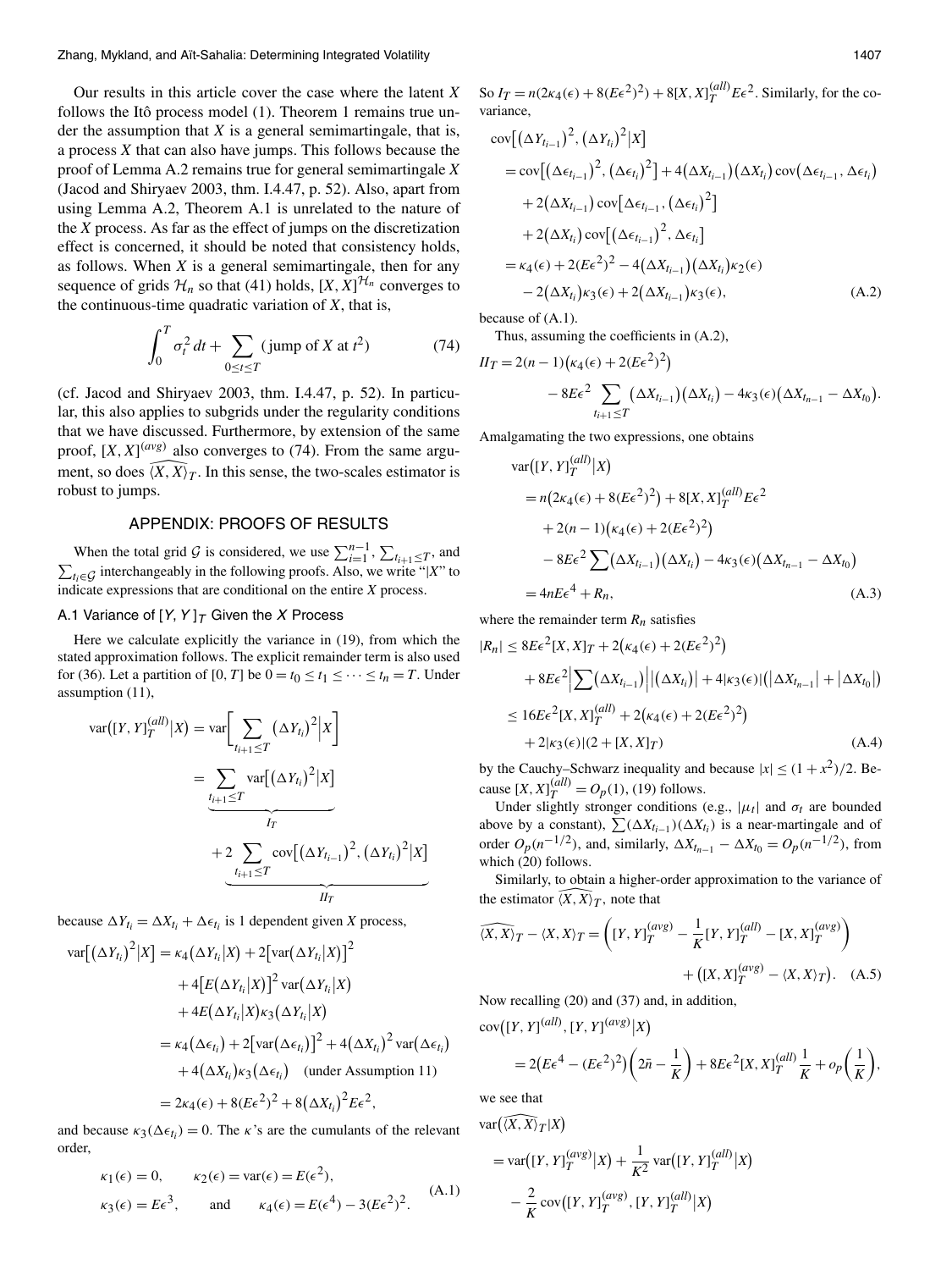(b) The multiple-grid case: Notice that

$$
[Y, Y]^{(avg)} = [X, X]_T^{(avg)} + [\epsilon, \epsilon]_T^{(avg)} + 2[X, \epsilon]_T^{(avg)}
$$
(A.11)

(A.11) strictly follows from model (4) and the definitions of grids and  $[\cdot, \cdot]^{(avg)}$ ; see Section 3.2.

We need to show that

$$
E\big(\big([X,\epsilon]_T^{(\text{avg})}\big)^2|X) = O_p\bigg(\frac{1}{K}\bigg),\tag{A.12}
$$

in particular,

 $(1)$ 

$$
[X, \epsilon]_T^{(avg)} = O_p\left(\frac{1}{K^{1/2}}\right) \tag{A.13}
$$

and var( $[X, \epsilon]_T^{(avg)}|X) = E[(X, \epsilon]_T^{(avg)})^2|X]$ . To show (A.12), note that  $E([X, \epsilon]_T^{(avg)}|X) = 0$  and

$$
E[([X, \epsilon]_T^{(avg)})^2 | X] = \text{var}([X, \epsilon]_T^{(avg)} | X)
$$
  

$$
= \frac{1}{K^2} \sum_{k=1}^K \text{var}([X, \epsilon]_T^{(k)} | X)
$$
  

$$
\leq \frac{4E\epsilon^2}{K} [X, X]_T^{(avg)} = O_p\left(\frac{1}{K}\right)
$$

where the second equality follows from the disjointness of different grids as well as  $\epsilon \perp x$ . The inequality follows from the same argument as in (A.10). Then the order follows because  $[X, X]_T^{(avg)} = O_p(1)$ ; see the method of Mykland and Zhang (2002) for a rigorous development for the order of  $[X, X]_{T}^{(avg)}$ .

*Theorem A.1.* Suppose that  $X$  is an Itô process of form (1). Suppose that  $Y$  is related to  $X$  through model (4), and that (11) is satisfied with  $E\epsilon^4 < \infty$ . Also suppose that  $t_i$  and  $t_{i+1}$  is not in the same subgrid for any *i*. Under assumption (33), as  $n \to \infty$ ,  $(\sqrt{n}(\widehat{E\epsilon^2} E\epsilon^2$ ),  $\sqrt{\frac{K}{n}}([Y, Y]_T^{(avg)} - [X, X]_T^{(avg)} - 2\bar{n}E\epsilon^2)$ ) converges in law to a bivariate normal, with mean 0 and covariance matrix

$$
\begin{pmatrix} E\epsilon^4 & 2\operatorname{var}(\epsilon^2) \\ 2\operatorname{var}(\epsilon^2) & 4E\epsilon^4 \end{pmatrix}
$$
 (A.14)

conditional on the  $X$  process where the limiting random variable is independent of the  $X$  process.

*Proof.* By Lemma A.2, we need the distribution of  $[\epsilon, \epsilon]^{(avg)}$  and  $[\epsilon, \epsilon]^{(all)}$ . First, we explore the convergence of

$$
\frac{1}{\sqrt{n}}\big([\epsilon,\epsilon]_T^{(all)} - 2nE\epsilon^2, [\epsilon,\epsilon]_T^{(avg)}K - 2\bar{n}KE\epsilon^2\big). \tag{A.15}
$$

Recall that all of the sampling points  $t_0, t_1, \ldots, t_n$  are within [0, T]. We use  $G$  to denote the time points in the full sampling, as in the single grid.  $\mathcal{G}^{(k)}$  denotes the subsamplings from the kth grid. As before, if  $t_i \in \mathcal{G}^{(k)}$ , then  $t_{i,-}$  and  $t_{i,+}$  are the previous and next elements in  $\mathcal{G}^{(k)}$ ,  $\epsilon_{t_i,-} = 0$  for  $t_i = \min \mathcal{G}^{(k)}$  and  $\epsilon_{t_i,+} = 0$  for  $t_i = \max \mathcal{G}^{(k)}$ .

$$
M_T^{(1)} = \frac{1}{\sqrt{n}} \sum_{t_i \in \mathcal{G}} (\epsilon_{t_i}^2 - E\epsilon^2),
$$
  
\n
$$
M_T^{(2)} = \frac{1}{\sqrt{n}} \sum_{t_i \in \mathcal{G}} \epsilon_{t_i} \epsilon_{t_{i-1}},
$$
  
\n
$$
M_T^{(3)} = \frac{1}{\sqrt{n}} \sum_{k=1}^K \sum_{t_i \in \mathcal{G}^{(k)}} \epsilon_{t_i} \epsilon_{t_i,-}.
$$
\n(A.16)

$$
=4\frac{\bar{n}}{K}E\epsilon^{4}+\frac{1}{K}\Big[8[X,X]_{T}^{(avg)}E\epsilon^{2}-2(E\epsilon^{4}-(E\epsilon^{2})^{2})\Big]+o_{p}\Big(\frac{1}{K}\Big) +\frac{1}{K^{2}}\Big[4\bar{n}KE\epsilon^{4}+(8[X,X]_{T}^{(all)}E\epsilon^{2}-2(E\epsilon^{4}-(E\epsilon^{2})^{2}))+o_{p}(1)\Big] -\frac{2}{K}\Big[2(E\epsilon^{4}-(E\epsilon^{2})^{2})\Big(2\bar{n}-\frac{1}{K}\Big) +8E\epsilon^{2}[X,X]_{T}^{(all)}\frac{1}{K}+o_{p}\Big(\frac{1}{K}\Big)\Big] =\frac{\bar{n}}{K}8(E\epsilon^{2})^{2}+\frac{1}{K}\Big[8[X,X]_{T}^{(avg)}E\epsilon^{2}-2(E\epsilon^{4}-(E\epsilon^{2})^{2})\Big] +o_{p}\Big(\frac{1}{K}\Big),
$$

 $(\omega a)$  2

because at the optimal choice,  $K = cn^{2/3}$  and  $\bar{n} = c^{-1}n^{1/3}$ . Therefore,  $(60)$  holds.

## A.2 The Relevant Central Limit Theorem

 $1_{-}$ 

*Lemma A.2.* Suppose that  $X$  is an Itô process. Suppose that  $Y$  is related to  $X$  through model (4). Then under assumption (11) and definitions  $(16)$  and  $(32)$ ,

$$
[Y, Y]_T^{(all)} = [\epsilon, \epsilon]_T^{(all)} + O_p(1) \quad \text{and}
$$
  

$$
[Y, Y]_T^{(avg)} = [\epsilon, \epsilon]_T^{(avg)} + [X, X]_T^{(avg)} + O_p\left(\frac{1}{\sqrt{K}}\right).
$$

Proof. (a) The one-grid case:

$$
[Y, Y]_T^{(all)} = [X, X]_T^{(all)} + [\epsilon, \epsilon]_T^{(all)} + 2[X, \epsilon]_T^{(all)}.
$$
 (A.6)

We show that

$$
E(([X, \epsilon]_T^{(all)})^2 | X) = O_p(1)
$$
 (A.7)

and, in particular,

$$
[X, \epsilon]_T^{(all)} = O_p(1). \tag{A.8}
$$

To see  $(A.7)$ .

$$
[X, \epsilon]_T^{(all)} = \sum_{i=0}^{n-1} (\Delta X_{t_i}) (\Delta \epsilon_{t_i})
$$
  
= 
$$
\sum_{i=0}^{n-1} (\Delta X_{t_i}) \epsilon_{t_{i+1}} - \sum_{i=0}^{n-1} (\Delta X_{t_i}) \epsilon_{t_i}
$$
  
= 
$$
\sum_{i=1}^{n-1} (\Delta X_{t_{i-1}} - \Delta X_{t_i}) \epsilon_{t_i} + \Delta X_{t_{n-1}} \epsilon_{t_n} - \Delta X_{t_0} \epsilon_{t_0}.
$$
 (A.9)

Because  $E([X, \epsilon]_T^{(all)}|X) = 0$  and  $\epsilon_{t_i}$  iid for different  $t_i$ , we get  $E((X, \epsilon)_T^{(all)})^2 | X) = \text{var}([X, \epsilon]_T^{(all)} | X)$ 

$$
= E\epsilon^2 \left[ \sum_{i=1}^{n-1} (\Delta X_{t_{i-1}} - \Delta X_{t_i})^2 + \Delta X_{t_{n-1}}^2 + \Delta X_{t_0}^2 \right]
$$
  
= 2[X, X]T E\epsilon^2 - 2E\epsilon^2 \sum\_{i=1}^{n-1} (\Delta X\_{t\_{i-1}})(\Delta X\_{t\_i})  
< 4[X, X]T E\epsilon^2, (A.10)

by the Cauchy–Schwarz inequality, from which and from  $[X, X]^{(all)}$ being of order  $O_p(1)$ , (A.7) follows. Hence (A.8) follows by the Markov inequality.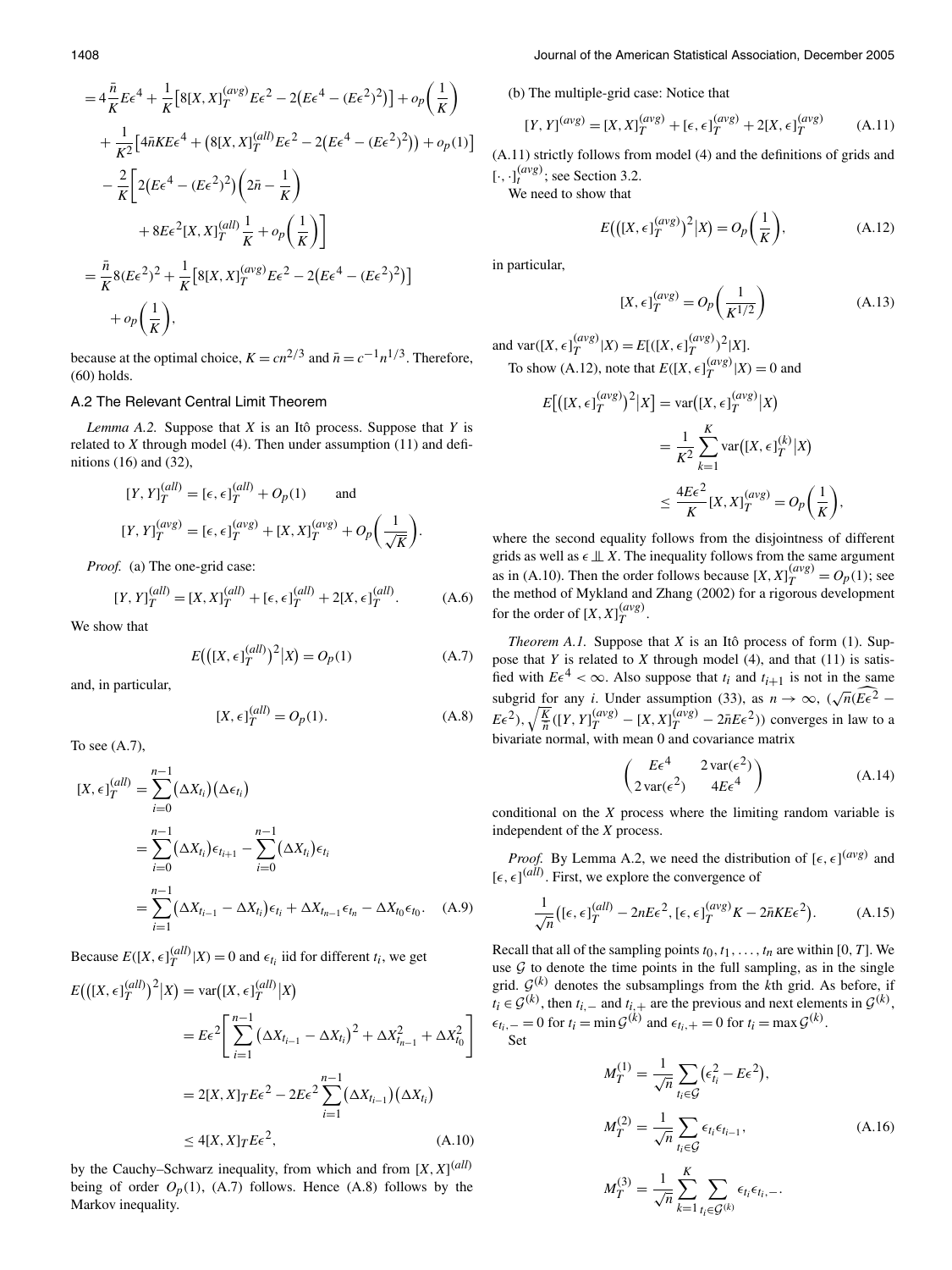We first find the asymptotic distribution of  $(M_T^{(1)}, M_T^{(2)}, M_T^{(3)})$  using<br>the martingale central limit theorem. Then we use the result to find the limit of  $(A.15)$ .

Note that  $(M_T^{(1)}, M_T^{(2)}, M_T^{(3)})$  are the end points of martingales with respect to filtration  $\mathcal{F}_i^1 = \sigma(\epsilon_{t_i}, j \leq i, X_t)$ , all t). We now derive its (discrete-time) predictable quadratic variation  $\langle M^{(l)}, M^{(k)} \rangle$ .  $l, k = 1, 2, 3$  [discrete-time predictable quadratic variations are only used in this proof and the proof of Lemma 1, and are different from the continuous time quadratic variations in  $(12)$ :

$$
\langle M^{(1)}, M^{(1)} \rangle_T = \frac{1}{n} \sum_{t_i \in \mathcal{G}} \text{var}(\epsilon_{t_i}^2 - E\epsilon^2 | \mathcal{F}_{t_{i-1}})
$$
  
\n
$$
= \text{var}(\epsilon^2),
$$
  
\n
$$
\langle M^{(2)}, M^{(2)} \rangle_T = \frac{1}{n} \sum_{t_i \in \mathcal{G}} \text{var}(\epsilon_{t_i} \epsilon_{t_{i-1}} | \mathcal{F}_{t_{i-1}})
$$
  
\n
$$
= \frac{E\epsilon^2}{n} \sum_{t_i \in \mathcal{G}} \epsilon_{t_{i-1}}^2 = (E\epsilon^2)^2 + o_p(1),
$$
  
\n
$$
\langle M^{(3)}, M^{(3)} \rangle_T = \frac{1}{n} \sum_{k=1}^K \sum_{t_i \in \mathcal{G}^{(k)}} \text{var}(\epsilon_{t_i} \epsilon_{t_{i,-}} | \mathcal{F}_{t_{i-1}})
$$
  
\n
$$
= \frac{E\epsilon^2}{n} \sum_{k=1}^K \sum_{t_i \in \mathcal{G}^{(k)}} \epsilon_{t_{i,-}}^2 = (E\epsilon^2)^2 + o_p(1),
$$
 (A.17)

by the law of large numbers.

Similarly, for the predictable quadratic covariations,

$$
\langle M^{(1)}, M^{(2)} \rangle_T = \frac{1}{n} \sum_{t_i \in \mathcal{G}} \text{cov}(\epsilon_{t_i}^2 - E\epsilon^2, \epsilon_{t_i} \epsilon_{t_{i-1}} | \mathcal{F}_{t_{i-1}})
$$
  
\n
$$
= E\epsilon^3 \frac{1}{n} \sum_{t_i \in \mathcal{G}} \epsilon_{t_{i-1}} = o_p(1),
$$
  
\n
$$
\langle M^{(1)}, M^{(3)} \rangle_T = \frac{1}{n} \sum_{k=1}^K \sum_{t_i \in \mathcal{G}^{(k)}} \text{cov}(\epsilon_{t_i}^2 - E\epsilon^2, \epsilon_{t_i} \epsilon_{t_{i,-}} | \mathcal{F}_{t_{i-1}})
$$
  
\n
$$
= E\epsilon^3 \frac{1}{n} \sum_{k=1}^K \sum_{t_i \in \mathcal{G}^{(k)}} \epsilon_{t_{i,-}} = o_p(1),
$$
  
\n
$$
\langle M^{(2)}, M^{(3)} \rangle_T = \frac{1}{n} \sum_{k=1}^K \sum_{t_i \in \mathcal{G}^{(k)}} \text{cov}(\epsilon_{t_i} \epsilon_{t_{i-1}}, \epsilon_{t_i} \epsilon_{t_{i,-}} | \mathcal{F}_{t_{i-1}})
$$
  
\n
$$
= \frac{E\epsilon^2}{n} \sum_{k=1}^K \sum_{t_i \in \mathcal{G}^{(k)}} \epsilon_{t_{i-1}} \epsilon_{t_{i,-}} = o_p(1),
$$

because  $t_{i+1}$  is not in the same grid as  $t_i$ .<br>Because the  $\epsilon_{t_i}$ 's are iid and  $E \epsilon_{t_i}^4 < \infty$ , the conditional Lindeberg conditions are satisfied. Hence by the martingale central limit theorem (see Hall and Heyde 1980, condition 3.1, p. 58),  $(M^{(1)}, M^{(2)}, M^{(3)})$  are asymptotically normal, with covariance matrix as the asymptotic value of  $\langle M^{(l)}, M^{(k)} \rangle$ . In other words, asymptotically,  $(M^{(1)}, M^{(2)}, M^{(3)})$  are independent normal with respective variances var( $\epsilon$ ),  $(E\epsilon^2)^2$ , and  $(E\epsilon^2)^2$ .

Returning to (A.15), we have that

$$
[\epsilon, \epsilon]^{(all)} - 2nE\epsilon^{2}
$$
  
=  $2 \sum_{i \neq 0,n} (\epsilon_{i_{i}}^{2} - E\epsilon^{2}) + (\epsilon_{i_{0}}^{2} - E\epsilon^{2}) + (\epsilon_{i_{n}}^{2} - E\epsilon^{2}) - 2 \sum_{i_{i} > 0} \epsilon_{i_{i}} \epsilon_{i_{i-1}}$   
=  $2\sqrt{n}(M^{(1)} - M^{(2)}) + O_{p}(1).$  (A.19)

Meanwhile.

$$
[\epsilon, \epsilon]^{(k)} - 2n_k E \epsilon^2
$$
  
= 
$$
\sum_{t_i \in \mathcal{G}^{(k)}, t_i \neq \max \mathcal{G}^{(k)}} (\epsilon_{t_i,+} - \epsilon_{t_i})^2 - 2n_k E \epsilon^2
$$
  
= 
$$
2 \sum_{t_i \in \mathcal{G}^{(k)}} (\epsilon_{t_i}^2 - E \epsilon^2) - (\epsilon_{\min \mathcal{G}^{(k)}}^2 - E \epsilon^2) - (\epsilon_{\max \mathcal{G}^{(k)}}^2 - E \epsilon^2)
$$
  
- 
$$
2 \sum_{t_i \in \mathcal{G}^{(k)}} \epsilon_{t_i} \epsilon_{t_i,-},
$$
(A.20)

where  $n_k + 1$  represents the total number of sampling points in  $G^{(k)}$ . Hence

$$
[\epsilon, \epsilon]_T^{(avg)} K - 2\bar{n} E \epsilon^2 K = \sqrt{n} (2M^{(1)} - 2M^{(3)}) - R
$$
  
=  $2\sqrt{n} (M^{(1)} - M^{(3)}) + O_p(K^{1/2}),$  (A.21)

because  $R = \sum_{k=1}^{K} [(\epsilon_{\min \mathcal{G}^{(k)}}^2 - E \epsilon^2) + (\epsilon_{\max \mathcal{G}^{(k)}}^2 - E \epsilon^2)]$ , satisfying  $ER^2 = \text{var}(R) \leq 4K \text{ var}(\epsilon^2).$ 

Because  $n^{-1}K \to 0$ , and because the error terms in (A.19) and (A.20) are uniformly integrable, it follows that

$$
(A.15) = 2(M(1) – M(2), M(1) – M(3)) + op(1).
$$
 (A.22)

Hence (A.15) is also asymptotically normal with covariance matrix

$$
\begin{pmatrix} 4E\epsilon^4 & 4\,\text{var}(\epsilon^2) \\ 4\,\text{var}(\epsilon^2) & 4E\epsilon^4 \end{pmatrix}
$$

By Lemma A.2, and as  $n^{-1}K \to 0$ .

$$
\frac{1}{\sqrt{n}}\big([Y,Y]_T^{(all)} - 2nE\epsilon^2, K\big([Y,Y]_T^{(avg)} - [X,X]_T^{(avg)} - 2\bar{n}E\epsilon^2\big)\big)\bigg|X
$$

is asymptotically normal,

$$
\frac{1}{\sqrt{n}} \left( \frac{[Y, Y]_T^{(all)} - 2nE\epsilon^2}{[Y, Y]_T^{(avg)}K - 2nE\epsilon^2 - [X, X]_T^{(avg)}K} \middle| X \right)
$$
  
=  $2 \left( \frac{M^{(1)} - M^{(2)}}{M^{(1)} - M^{(3)}} \right) + o_p(1)$   
 $\xrightarrow{\mathcal{L}} 2N \left( 0, \left( \frac{E\epsilon^4}{var(\epsilon^2)} - \frac{var(\epsilon^2)}{E\epsilon^4} \right) \right).$  (A.23)

**Because** 

$$
\widehat{E\epsilon^2} = \frac{1}{2n} [Y, Y]_T^{(all)} \quad \text{and}
$$
\n
$$
\frac{K}{\sqrt{n}} = \sqrt{\frac{K}{\bar{n}}}(1 + o(1)). \tag{A.24}
$$

Theorem A.1 follows.

*Proof of Lemma 1.* For simplicity, and without loss of generality, we assume that  $H = G$ . The result follows the proofs of Lemma A.2 and Theorem A.1, but with a more exact representation of  $[Y, Y]_{T}^{(all)}$  –  $[X, X]_T^{(all)}$ . Specifically, from (A.9) and (A.19), we have that

$$
[Y, Y]_T^{(all)} - [X, X]_T^{(all)} - 2nE\epsilon^2
$$
  
=  $[\epsilon, \epsilon]_T - 2nE\epsilon^2 + 2[X, \epsilon]_T^{(all)}$   
=  $2 \sum_{i \neq 0, n} (\epsilon_{t_i}^2 - E\epsilon^2) + (\epsilon_{t_0}^2 - E\epsilon^2) + (\epsilon_{t_n}^2 - E\epsilon^2) - 2 \sum_{t_i > 0} \epsilon_{t_i} \epsilon_{t_{i-1}}$   
+  $2 \sum_{i=1}^{n-1} (\Delta X_{t_{i-1}} - \Delta X_{t_i}) \epsilon_{t_i} + 2\Delta X_{t_{n-1}} \epsilon_{t_n} - 2\Delta X_{t_0} \epsilon_{t_0}.$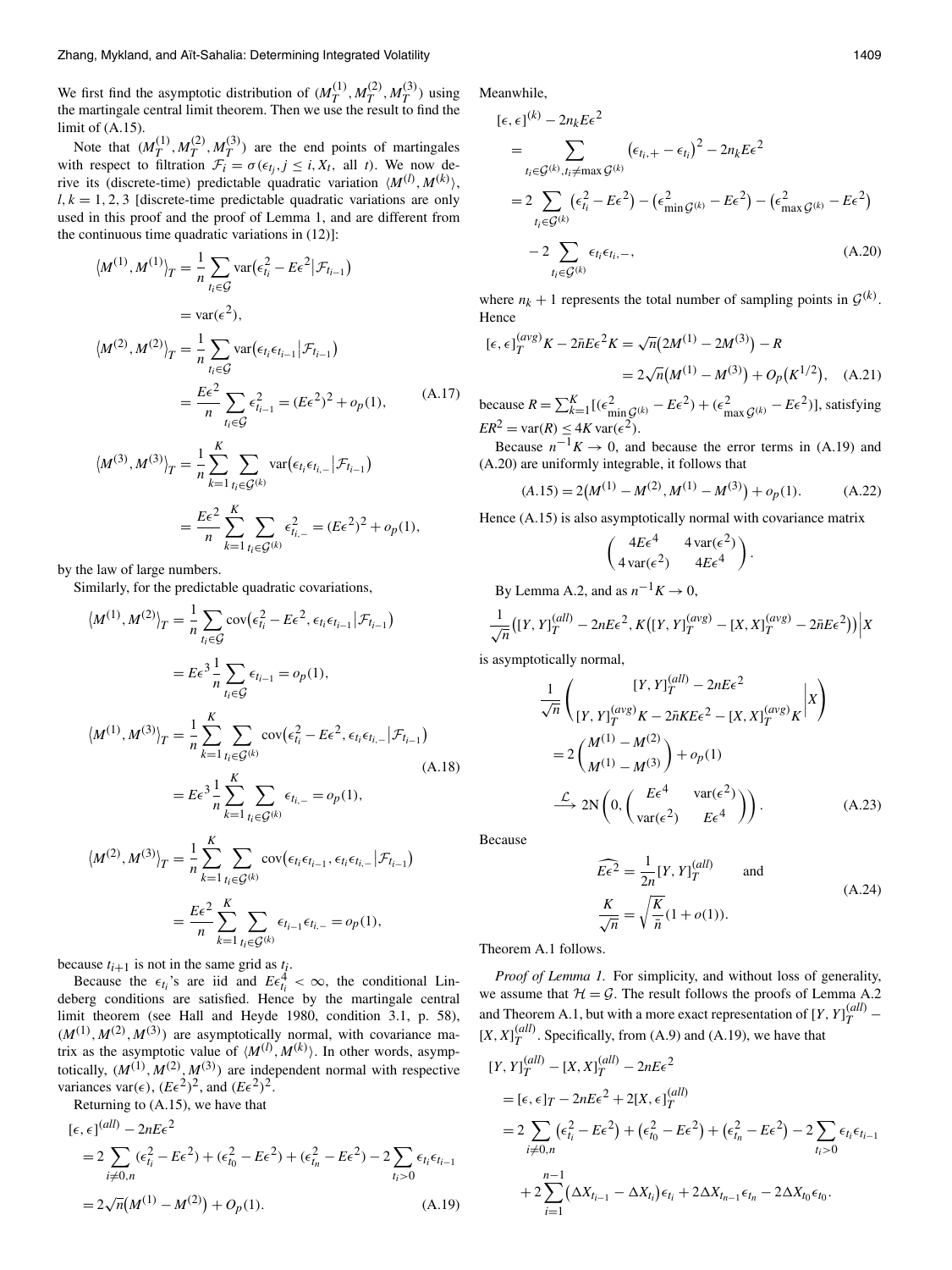With the same filtration as in the proof of Theorem A.1, this is the sum of a martingale triangular array with increment  $2(\epsilon_{ti}^2 - E\epsilon^2)$  –  $2\epsilon_{t_i}\epsilon_{t_{i-1}} + (\Delta X_{t_{i-1}} - \Delta X_{t_i})\epsilon_{t_i}$  for  $i \neq 0$ , *n*. Again, the conditions of the martingale central limit theorem (see Hall and Heyde 1980, chap. 3) are satisfied, by (17), whence the term is asymptotically normal, conditionally on the  $X$  process. The conditional variance is given by  $(20)$ under the conditions mentioned in the statement of the lemma. Be-<br>cause  $E\epsilon^2$  can vary with *n*, the  $O_p(n_{\text{sparse}}^{-1/2})$  term in (20) is actually of order  $O_p(n_{\text{sparse}}^{-1/2}E\epsilon^2)$ .

#### A.3 Asymptotics of  $D_{\tau}$

For transparency of notation, we take  $\overline{\Delta t} = T/n$ ; in other words, the average of the  $\Delta t_i$ .

Proof of Theorem 2. Note first that because we assume that  $\mu_t$  and  $\sigma_t$  are continuous, they are locally bounded. Because here we seek to show convergence in probability, we can therefore assume without loss of generality that  $|\mu_t|$  is bounded above by a nonrandom constant and also that  $\infty > \sigma^+ \ge \sigma_t \ge \sigma^- > 0$ , where  $\sigma^+$  and  $\sigma^-$  are nonrandom. This is by the usual stopping time argument.

Also note that once  $\mu_t$  and  $\sigma_t$  are bounded as we have now assumed, by Girsanov's theorem (see, e.g., Karatzas and Shreve 1991, chap. 3.5; Jacod and Shiryaev 2003, chap. II.3b), we can, without loss of generality, further suppose that  $\mu_t = 0$  identically. (If the convergence in probability holds under the equivalent probability, then it also will hold under the original one.)

Now for the derivation. First, consider

$$
(X_{t_i} - X_{t_{i,-}})^2 = \left(\sum_{t_j=t_{i,-}}^{t_{i-1}} \Delta X_{t_j}\right)^2
$$
  
= 
$$
\sum_{t_j=t_{i,-}}^{t_{i-1}} (\Delta X_{t_j})^2 + 2 \sum_{t_{i-1} \ge t_k > t_l \ge t_{i,-}} \Delta X_{t_k} \Delta X_{t_l}.
$$

It follows that

 $[X, X]_{T}^{(avg)}$ 

$$
= [X, X]_T^{(all)} + 2 \sum_{i=1}^{n-1} (\Delta X_{t_i}) \sum_{j=1}^{K \wedge i} \left( 1 - \frac{j}{K} \right) (\Delta X_{t_{i-j}}) + O_p(K/n)
$$

The remainder term incorporates end effects and has order  $O_p(K/n)$ by (41) and (42), and due to the regular allocation of points to grids. Following Jacod and Protter (1998) and Mykland and Zhang (2002),  $[X, X]_T^{(all)} - \langle X, X \rangle_T = O_p(1/\sqrt{n}) = o_p(\sqrt{K/n})$  too, under the assumption (17) [which is a special case of assumption (41)] and that  $\inf_{t \in [0, T]} \sigma_t^2 > 0$  almost surely. In other words,

$$
D_T = ([X, X]_T^{(avg)} - \langle X, X \rangle_T)
$$
  
=  $2 \sum_{i=1}^{n-1} (\Delta X_{i_i}) \sum_{j=1}^{K \wedge i} \left(1 - \frac{j}{K}\right) (\Delta X_{i_{i-j}}) + o_p(\sqrt{K \Delta t}).$  (A.25)

It follows that

$$
\langle D, D \rangle_T = 4 \sum_{j=1}^{n-1} \left( \Delta \langle X, X \rangle_{t_i} \right) \left( \sum_{j=1}^{K \wedge i} \left( 1 - \frac{j}{K} \right) \left( \Delta X_{t_{i-j}} \right) \right)^2
$$
  
+  $o_p(K \overline{\Delta t})$   
=  $(I) + (II) + o_p(K \overline{\Delta t}),$  (A.26)

where

$$
(I) = 4 \sum_{i=1}^{n-1} (\Delta \langle X, X \rangle_{t_i}) \left( \sum_{j=1}^{K \wedge i} \left( 1 - \frac{j}{K} \right)^2 (\Delta X_{t_{i-j}})^2 \right)
$$
  
= 4  $\sum_{i=1}^{n-1} \sigma_{t_i}^4 \Delta t_i \left( \sum_{j=1}^{K \wedge i} \left( 1 - \frac{j}{K} \right)^2 \Delta t_{i-j} \right) + o_p(K \overline{\Delta t})$   
=  $K \overline{\Delta t} \sum_{i=1}^{n-1} \sigma_{t_i}^4 h_i \Delta t_i + o_p(K \overline{\Delta t}),$ 

where  $h_i$  is given by (43). Thus Theorem 2 will have been shown if we can show that

$$
(II) = 8 \sum_{i=1}^{n-1} \Delta \langle X, X \rangle_{t_i} \zeta_i
$$
\n(A.27)

is of order  $o_p(K\overline{\Delta t})$ , where

$$
\zeta_i = \sum_{l>r\geq 0}^{i-1} (\Delta X_{t_l}) (\Delta X_{t_r}) \left(1 - \frac{i - l}{K}\right)^+ \left(1 - \frac{i - r}{K}\right)^+ . \tag{A.28}
$$

We do this as follows. Denote  $\delta^+ = \max_i |\Delta t_i| = O(\frac{1}{n})$ , and set  $(II)' = 8 \sum_{i=1}^{n-1} \Delta t_i \sigma_{t_i-K}^2 \zeta_i$ . Then, by Hölder's inequality,  $E|(II)$  –  $(|II)'| \leq \delta^+ n ||\sup_{|t-s| \leq (K+1)\delta^+} |\sigma_t^2 - \sigma_s^2||_2 \sup_i ||\zeta_i||_2 = o(\delta^+ K)$  because of the boundedness and continuity of  $\sigma_t$  and because, applying the Burkholder-Davis-Gundy inequality twice, we have that

$$
E(\zeta_i^2) \le E \sum_{l=1}^{i-1} \Delta \langle X, X \rangle_{t_l}
$$
  
\n
$$
\times \left( \sum_{r \ge 0}^{(l-1)\wedge(i-1)} (\Delta X_{t_r}) \left( 1 - \frac{i - l}{K} \right)^+ \left( 1 - \frac{i - r}{K} \right)^+ \right)^2
$$
  
\n
$$
\le \delta^+(\sigma^+)^2
$$
  
\n
$$
\times \sum_{l=1}^{i-1} E \left( \sum_{r \ge 0}^{(l-1)\wedge(i-1)} (\Delta X_{t_r}) \left( 1 - \frac{i - l}{K} \right)^+ \left( 1 - \frac{i - r}{K} \right)^+ \right)^2
$$
  
\n
$$
\le (\delta^+)^2 (\sigma^+)^4
$$
  
\n
$$
\times \sum_{l=1}^{i-1} \sum_{r \ge 0}^{(l-1)\wedge(i-1)} \left( \left( 1 - \frac{i - l}{K} \right)^+ \left( 1 - \frac{i - r}{K} \right)^+ \right)^2
$$
  
\n
$$
= O((\delta^+ K)^2) \text{ uniformly in } i, \qquad (A.29)
$$

where the second-to-last transition does for the inner sum what the two first inequalitities do for the outer sum. Now rewrite

$$
(II)' = 8 \sum_{l>r\geq 0}^{n-1} (\Delta X_{t_l})(\Delta X_{t_r})
$$
  
 
$$
\times \sum_{i=l+1}^{n-1} \Delta t_i \sigma_{t_{i-K}}^2 \left(1 - \frac{i-l}{K}\right)^+ \left(1 - \frac{i-r}{K}\right)^+ . \quad (A.30)
$$

In the same way as in  $(A.29)$ , we then obtain

$$
E((II)')^{2} \le 64(\delta^{+})^{2} (\sigma^{+})^{4}
$$
  
\$\times \sum\_{l>r \ge 0}^{n-1} E\left(\sum\_{i=l+1}^{n-1} \Delta t\_{i} \sigma\_{t\_{i-K}}^{2}\right)\$  
\$\times \left(1 - \frac{i - l}{K}\right)^{+} \left(1 - \frac{i - r}{K}\right)^{+}\right)^{2}\$